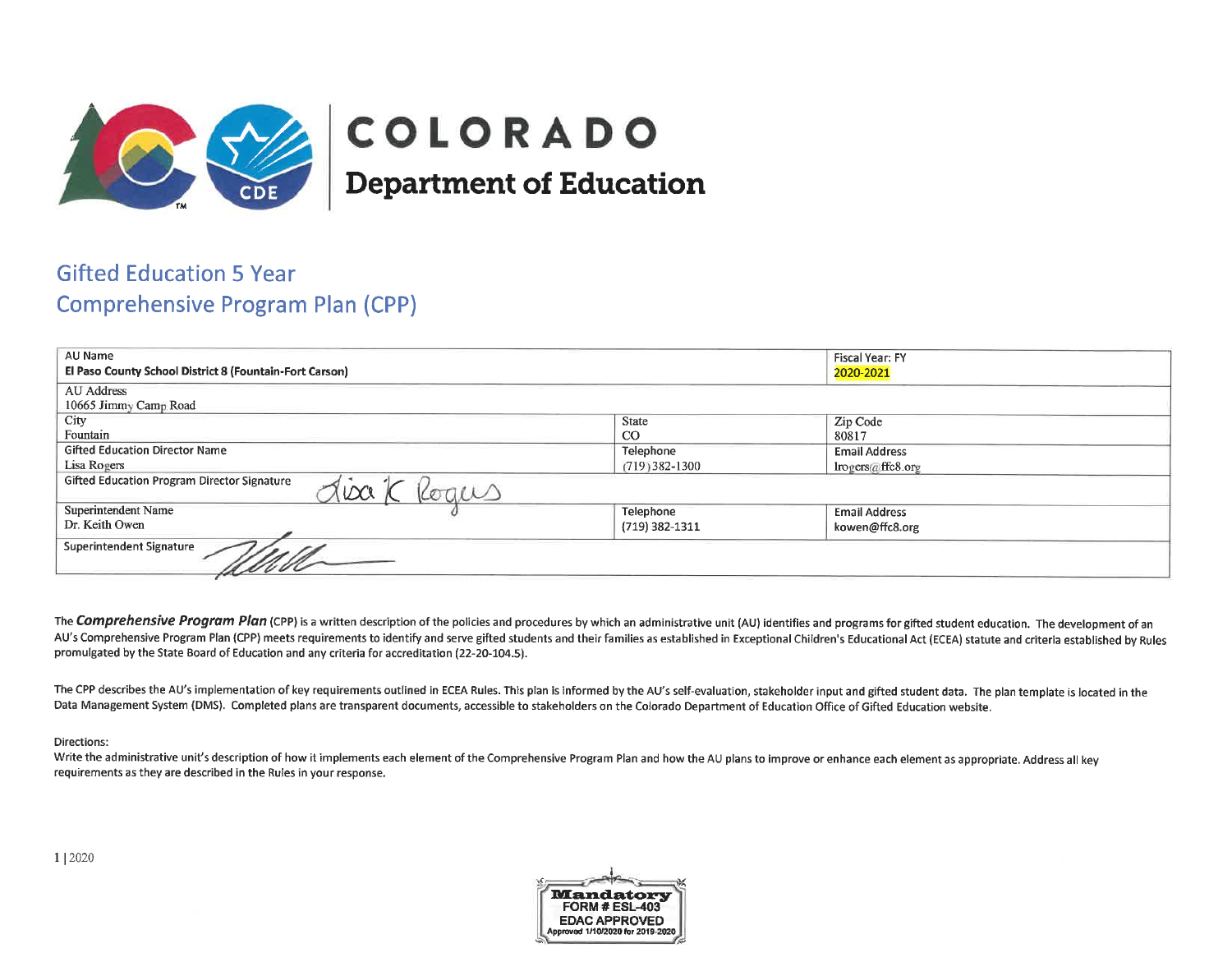| $\text{Computation}$ to $\text{Higgs}$ and $\text{Higgs}$                                                                                                                                                                                                                                                                                                                                                                                                                                                               |                                                                                                                                                                                                                                                                                                                                                                                                                                                                                                                                                                                                                                                                                                                                                                                                                                                                                                                                                                                                                                                                                                                                                                                                            |                                                                                                                                                                                                                                                                                                                                                                                                                                                                                                                                                                 |
|-------------------------------------------------------------------------------------------------------------------------------------------------------------------------------------------------------------------------------------------------------------------------------------------------------------------------------------------------------------------------------------------------------------------------------------------------------------------------------------------------------------------------|------------------------------------------------------------------------------------------------------------------------------------------------------------------------------------------------------------------------------------------------------------------------------------------------------------------------------------------------------------------------------------------------------------------------------------------------------------------------------------------------------------------------------------------------------------------------------------------------------------------------------------------------------------------------------------------------------------------------------------------------------------------------------------------------------------------------------------------------------------------------------------------------------------------------------------------------------------------------------------------------------------------------------------------------------------------------------------------------------------------------------------------------------------------------------------------------------------|-----------------------------------------------------------------------------------------------------------------------------------------------------------------------------------------------------------------------------------------------------------------------------------------------------------------------------------------------------------------------------------------------------------------------------------------------------------------------------------------------------------------------------------------------------------------|
| <b>Exceptional Children's Education Act Program Element</b>                                                                                                                                                                                                                                                                                                                                                                                                                                                             | Please describe how the element is currently<br>implemented in the AU. Address every article of law<br>in each element.                                                                                                                                                                                                                                                                                                                                                                                                                                                                                                                                                                                                                                                                                                                                                                                                                                                                                                                                                                                                                                                                                    | If the AU plans to shift practices over the next<br>five years, use the following to explain:<br>Describe the specific action steps (activities,<br>strategies) the AU will take<br>Identify the data, policies and procedures,<br>٠<br>and/or research that supports the specific<br>steps that were selected<br>Identify who is responsible for implementing<br>$\bullet$<br>these actions steps<br>Provide a timeline for implementation with<br>specific benchmarks and dates<br>Identify the measures used to assess the<br>success of the proposed action |
| limited to: how parents are informed about access to identification procedures; ways to educate<br>parents and families about giftedness or parenting gifted students; information about involvement and<br>progress reporting; what programming options are available to match student strengths and challenges;<br>information about concurrent enrollment; how to be involved in college and career planning; primary<br>languages in the AU, and ways parents and families may participate in the school community. | the gifted program. The district has developed several<br>processes to improve this communication with regard<br>to sharing information about gifted programming<br>procedures and options. These processes are<br>implemented at both the district as well as the                                                                                                                                                                                                                                                                                                                                                                                                                                                                                                                                                                                                                                                                                                                                                                                                                                                                                                                                         |                                                                                                                                                                                                                                                                                                                                                                                                                                                                                                                                                                 |
| 12.02(2)(a)(ii) In multi-district AUs and BOCES, methods of engagement and communication may vary<br>based upon individual district procedures, but each district must have a plan for parent, family, and<br>student communication and engagement.                                                                                                                                                                                                                                                                     | building level.<br>Families are able to access information<br>$\bullet$<br>about gifted programming through the<br>district website:<br>https://www.ffc8.org/domain/47<br>Identification procedures are clearly<br>$\bullet$<br>described on the "Identification Process"<br>section of the website:<br>https://www.ffc8.org/Page/98, as well as in<br>the GT Handbook which can be<br>downloaded from the "Family Resource<br>Documents" website section or provided<br>by the school or district office upon<br>request.<br>The "Family Resource Documents" section<br>of the website includes valuable<br>information about a variety of gifted topics,<br>including the following: brochures<br>clarifying gifted program information and<br>ALP development (in English and Spanish),<br>the district acceleration handbook, and<br>parent referral forms (general<br>intellectual/specific academic and specific<br>talent): https://www.ffc8.org/Page/86<br>Families can find a quick connection to<br>$\bullet$<br>regional organizations, web resources, and<br>activities and supports for gifted students<br>in the "Resources and Websites" website<br>section: https://www.ffc8.org/Page/100. |                                                                                                                                                                                                                                                                                                                                                                                                                                                                                                                                                                 |
|                                                                                                                                                                                                                                                                                                                                                                                                                                                                                                                         | All documents can be translated into other<br>languages per family or school requests,<br>and documents are posted in English and<br>Spanish.                                                                                                                                                                                                                                                                                                                                                                                                                                                                                                                                                                                                                                                                                                                                                                                                                                                                                                                                                                                                                                                              |                                                                                                                                                                                                                                                                                                                                                                                                                                                                                                                                                                 |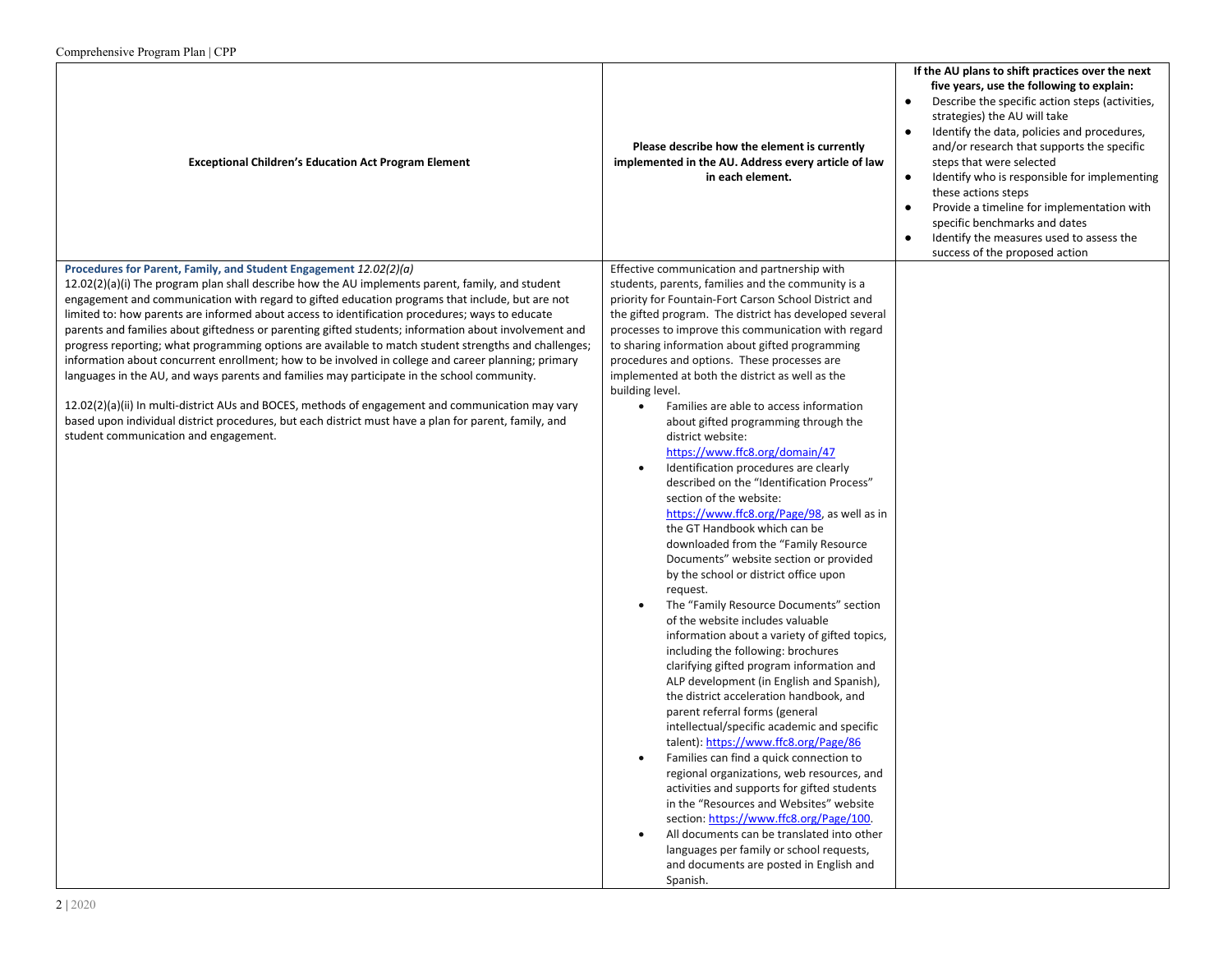| Specific school websites also provide<br>$\bullet$                                |  |
|-----------------------------------------------------------------------------------|--|
| information regarding gifted                                                      |  |
| programming. The student handbook can                                             |  |
| be accessed on each school's website.                                             |  |
| Fountain-Fort Carson High School provides                                         |  |
| detailed information regarding course                                             |  |
| planning and selection as well as college                                         |  |
| credit and dual enrollment guidelines,                                            |  |
| Honors, AP, and college class enrollment                                          |  |
| processes. The gifted program also has a                                          |  |
| link on each school's page that takes them                                        |  |
| directly to the district Gifted Education                                         |  |
| Program website.                                                                  |  |
|                                                                                   |  |
| Staff can access additional information by<br>$\bullet$                           |  |
| logging in to the "Staff" tab of the district                                     |  |
| website. The Gifted Handbook for staff,                                           |  |
| along with referral forms, identification                                         |  |
| process guides, parent and student                                                |  |
| interview documents, letter templates,                                            |  |
| programming resource guides, ALP                                                  |  |
| development supports, acceleration                                                |  |
| processes, and other training resources,                                          |  |
| are available to all district teachers and                                        |  |
| support personnel. All documents within                                           |  |
| the Gifted Handbook are reviewed and                                              |  |
| revised on a yearly basis. A hard copy                                            |  |
| version of important forms and guidelines                                         |  |
| are provided to all building-level gifted                                         |  |
| education coordinators as part of their                                           |  |
| Gifted Coordinator Handbook. Hard copies                                          |  |
| of documents in the Gifted Coordinator                                            |  |
| Handbook are updated at the beginning of                                          |  |
| each school year to reflect changes in                                            |  |
| district programming and practice.                                                |  |
| Information and participation<br>$\bullet$                                        |  |
| opportunities are also provided to                                                |  |
| stakeholders through more direct (phone                                           |  |
| calls, emails, letters, and face to face)                                         |  |
| communication. At the high school level,                                          |  |
| families are informed and consulted about                                         |  |
| concurrent enrollment options through                                             |  |
| enrollment and course selection with                                              |  |
| counselors.                                                                       |  |
| The gifted education coordinators at the                                          |  |
| middle and high schools utilize October                                           |  |
| Parent/Teacher Conferences to                                                     |  |
|                                                                                   |  |
| communicate with individual families about<br>student-developed ALP goals. At the |  |
|                                                                                   |  |
| elementary level, families receive a family                                       |  |
| input form to share their perspective of                                          |  |
| student strengths and needs as the ALP is                                         |  |
| developed each year. Families are also                                            |  |
| invited and included in the elementary ALP                                        |  |
| meeting to complete the student plan and                                          |  |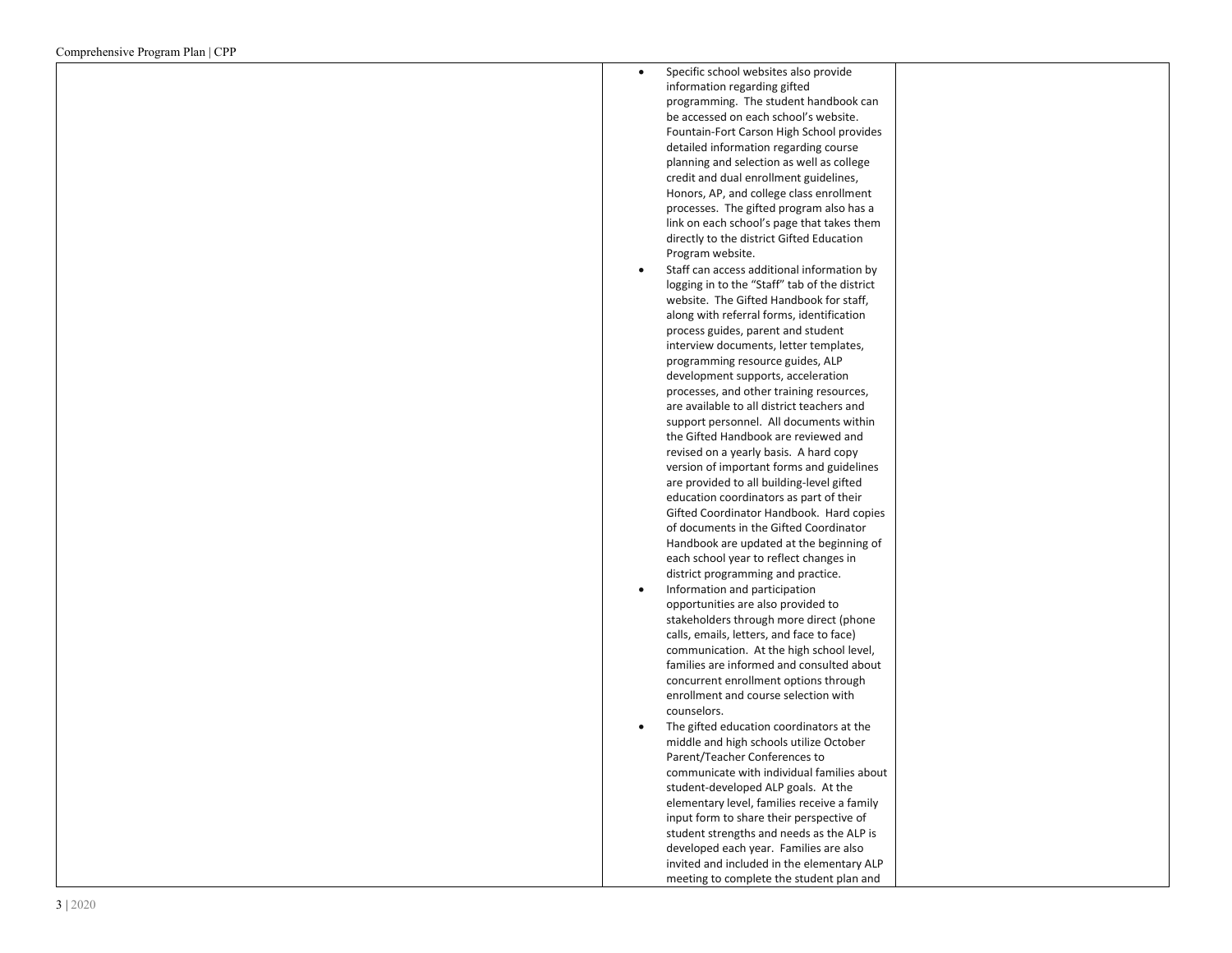|                                                                                                              | ensure needs are appropriately                               |  |
|--------------------------------------------------------------------------------------------------------------|--------------------------------------------------------------|--|
|                                                                                                              | addressed. Families of students at all                       |  |
|                                                                                                              | school levels receive information about                      |  |
|                                                                                                              | their student's progress at October and                      |  |
|                                                                                                              | February conferences. Final yearly                           |  |
|                                                                                                              | progress towards ALP goals is shared at the                  |  |
|                                                                                                              | end of the year.                                             |  |
|                                                                                                              | The building gifted coordinators<br>$\bullet$                |  |
|                                                                                                              | throughout Fountain-Fort Carson School                       |  |
|                                                                                                              | District collaborate together every year                     |  |
|                                                                                                              | to conduct at least one GT family                            |  |
|                                                                                                              | event. The GT family event is delivered                      |  |
|                                                                                                              | both in Fountain and on Fort Carson to                       |  |
|                                                                                                              | better meet the needs of our                                 |  |
|                                                                                                              | families. These GT family events are                         |  |
|                                                                                                              | designed to inform parents about gifted                      |  |
|                                                                                                              | processes and programming options in the                     |  |
|                                                                                                              | district and to help families understand                     |  |
|                                                                                                              | some of the unique needs and attributes of                   |  |
|                                                                                                              | gifted children. Shared information                          |  |
|                                                                                                              | includes identification processes, Advanced                  |  |
|                                                                                                              | Learning Plans, the Interstate Military                      |  |
|                                                                                                              |                                                              |  |
|                                                                                                              | Compact, growth mindset,<br>overexcitabilities, asynchronous |  |
|                                                                                                              |                                                              |  |
|                                                                                                              | development, perfectionism, and timelines                    |  |
|                                                                                                              | for progress monitoring of student                           |  |
|                                                                                                              | performance. Family events also provide                      |  |
|                                                                                                              | an opportunity to gather stakeholder                         |  |
|                                                                                                              | perspective and input on overall gifted                      |  |
|                                                                                                              | programming at the district and building                     |  |
|                                                                                                              | level.                                                       |  |
|                                                                                                              | The district actively seeks family feedback                  |  |
|                                                                                                              | regarding the improvement of gifted                          |  |
|                                                                                                              | programming. Family surveys are                              |  |
|                                                                                                              | conducted to identify strengths and areas                    |  |
|                                                                                                              | for growth.                                                  |  |
|                                                                                                              | On a more global level, the district<br>$\bullet$            |  |
|                                                                                                              | accreditation team, comprised of parents                     |  |
|                                                                                                              | from across the district, reviews data and                   |  |
|                                                                                                              | makes recommendations for district                           |  |
|                                                                                                              | improvement efforts. Parents of students                     |  |
|                                                                                                              | identified as gifted currently serve on this                 |  |
|                                                                                                              | team and are able to share their                             |  |
|                                                                                                              | perspective in decision-making                               |  |
|                                                                                                              | efforts. Each building has its own school                    |  |
|                                                                                                              | accreditation team, which provides an                        |  |
|                                                                                                              | opportunity for parents to get involved at                   |  |
|                                                                                                              | the building level, as well.                                 |  |
| Definition of "Gifted Student" 12.02(2)(b)                                                                   | Fountain-Fort Carson defines "gifted children" as            |  |
| 12.02(2)(b) The program plan shall include a written definition that is the same as or substantially         | those students between the ages of four and twenty-          |  |
| similar to the definition of "gifted student" specified in section 12.01(16) of these Rules. This definition | one whose aptitude or competence in abilities,               |  |
| shall serve as the basis for the implementation of all other program plan elements described below.          | talents, and potential for accomplishment in one or          |  |
|                                                                                                              | more domains are so exceptional or developmentally           |  |
|                                                                                                              | advanced that they require special provisions to meet        |  |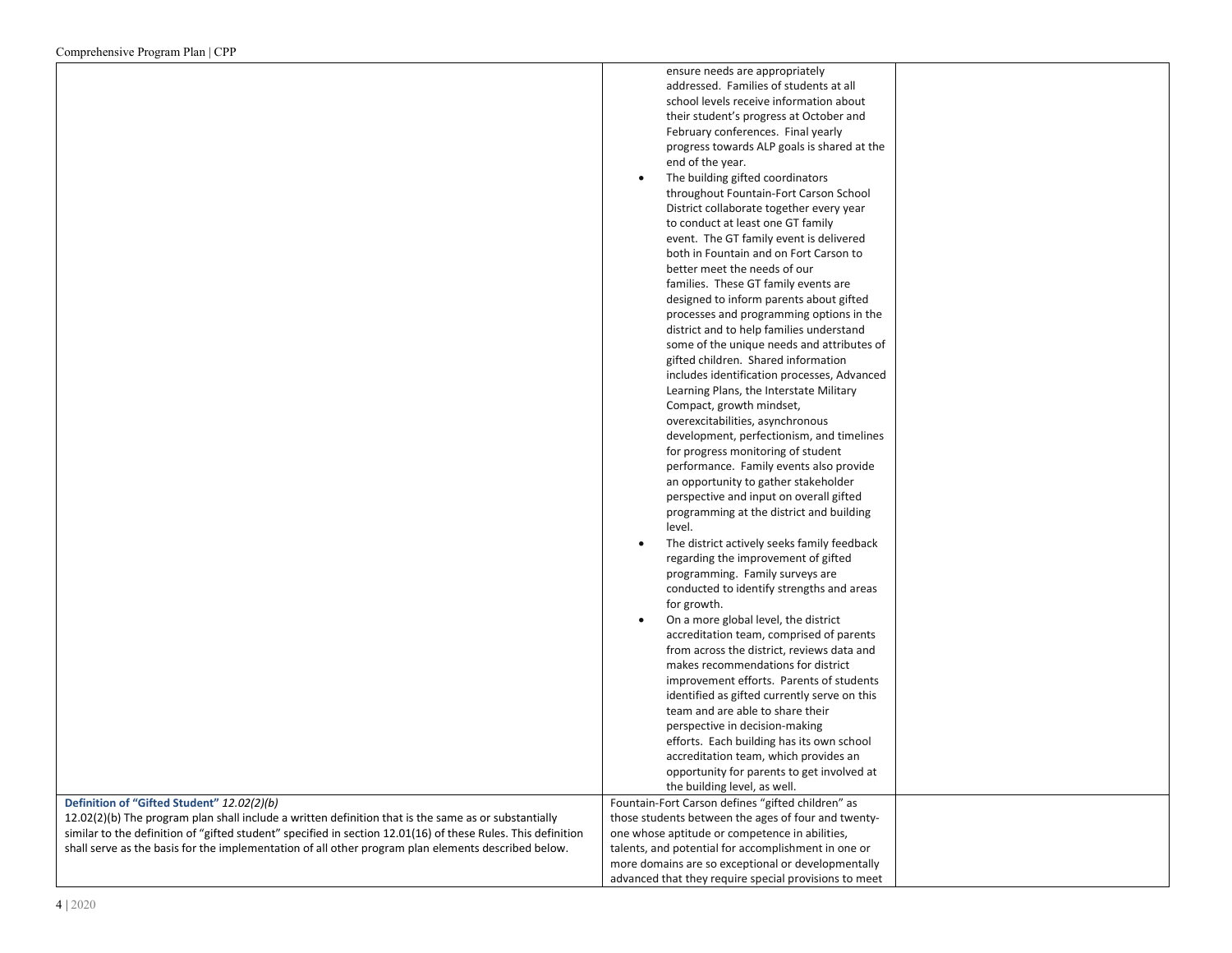|                                                                                                             | their educational programming needs. Gifted students                                |  |
|-------------------------------------------------------------------------------------------------------------|-------------------------------------------------------------------------------------|--|
|                                                                                                             | include those with disabilities (i.e. twice exceptional)                            |  |
|                                                                                                             |                                                                                     |  |
|                                                                                                             | and students with exceptional abilities or potentials                               |  |
|                                                                                                             | from all socio-economic, ethnic, and cultural                                       |  |
|                                                                                                             | populations. Gifted students are capable of high                                    |  |
|                                                                                                             | performance, exceptional production, or exceptional                                 |  |
|                                                                                                             | learning behavior by virtue of any or a combination of                              |  |
|                                                                                                             | these areas of giftedness: general or specific                                      |  |
|                                                                                                             | intellectual ability, specific academic aptitude, creative                          |  |
|                                                                                                             | or productive thinking, leadership abilities, visual arts,                          |  |
|                                                                                                             | performing arts, musical, dance or psychomotor                                      |  |
|                                                                                                             | abilities.                                                                          |  |
|                                                                                                             |                                                                                     |  |
|                                                                                                             | This definition mirrors the state definition. The                                   |  |
|                                                                                                             | definition of a gifted student serves as the basis for                              |  |
|                                                                                                             | the implementation of all other program plan                                        |  |
|                                                                                                             | elements. It informs the identification process and                                 |  |
|                                                                                                             |                                                                                     |  |
|                                                                                                             | subsequent programming options and decisions for                                    |  |
|                                                                                                             | identified students. It also supports programming                                   |  |
|                                                                                                             | determinations for students in the Talent Pool.                                     |  |
| Identification Procedures 12.02(2)(c)                                                                       | The district identification procedures follow the                                   |  |
| The program plan shall describe the assessment process used by the AU for identifying students who          | Colorado Department of Education (CDE) gifted                                       |  |
| meet the definition specified in section 12.01(16) and for identifying the educational needs of gifted      | identification process as outlined in the CDE Gifted                                |  |
| students. The assessment process shall recognize a student's exceptional abilities or potential, interests, | Education Guidelines. Rules to ensure portability of                                |  |
| and needs in order to guide student instruction and individualized planning and programming. In             | identification status for students are applied in all                               |  |
| traditionally underrepresented student groups and visual/music/performing arts student groups or            | areas of identification. Identification processes are                               |  |
| talent pools, identification may require the collection of student information over time, using additional  | defined in the Gifted Handbook for staff, and multiple                              |  |
| data points from a response to intervention approach, or additional assessment. The AU identification       | staff members have been trained in identification                                   |  |
| procedures shall include, but need not be limited to:                                                       | rules and procedures at each building (which have                                   |  |
|                                                                                                             | each established a review team for making                                           |  |
| $12.02(2)(c)(i)$ A method(s) to ensure equal and equitable access for all students. The program plan shall  | identification determinations). Students are referred                               |  |
| describe the efforts that the AU will make to identify gifted students from all populations, including      | for assessment through multiple sources including                                   |  |
| preschool (if applicable) through twelfth grade students, minority students, economically diverse           | universal screening, Multi-Tiered System of Supports                                |  |
| students, culturally diverse students, students with limited English proficiency and children with          | (MTSS), teacher referral, parent referral, student                                  |  |
| disabilities;                                                                                               | referral, peer referral, and assessment data. Upon                                  |  |
|                                                                                                             | referral, school teams begin collecting a body of                                   |  |
| 12.02(2)(c)(ii) Referral procedures that seek referrals from a variety of sources, and screening            | evidence including both quantitative and qualitative                                |  |
| procedures used for conducting identification assessment. Every AU is strongly encouraged to include        | data that ensures the examination of multiple                                       |  |
|                                                                                                             |                                                                                     |  |
| optional universal screening in identification procedures;                                                  | pathways for identifying giftedness in accordance with<br>the rules.                |  |
|                                                                                                             |                                                                                     |  |
| $12.02(2)(c)(iii)$ A time line of no more than 30 school days after a referral to determine whether a       | Universal screening is implemented at the                                           |  |
| student will continue with formal identification assessment, or will receive talent pool designation;       | 2 <sup>nd</sup> , 5 <sup>th</sup> , and 8 <sup>th</sup> grade levels each year. The |  |
|                                                                                                             | assessment tool utilized for this screening                                         |  |
| $12.02(2)(c)(iv)$ Implementation of assessments that align with the purpose of identifying exceptionality   | is the Cognitive Abilities Test Form 7                                              |  |
| in the categories of giftedness, and in traditionally underrepresented populations. The AU may choose       | (CogAT 7). The test is comprised of a                                               |  |
| local assessment tools from the Department's chart of common and varied assessment tools used in            | verbal, quantitative, and non-verbal                                                |  |
| identification;                                                                                             | battery. The combination of all three                                               |  |
|                                                                                                             | batteries allows exceptional potential to be                                        |  |
| $12.02(2)(c)(v)$ Collection of data for a body of evidence that includes, but is not limited to: assessment | revealed for all students, including English                                        |  |
| results from multiple sources and multiple types of data (i.e. qualitative and quantitative data about      | language learners and students who may                                              |  |
| achievement, cognitive ability, performance, parent and teacher input, motivation and observations of       | have academic deficits or exceptionalities.                                         |  |
| gifted characteristics/behaviors). The body of evidence contains data to identify the strength area         | Following universal screening, schools                                              |  |
| defined in the definition of gifted children and determine appropriate programming services. These          | receive data indicating the performance of                                          |  |
| same categories are used in data collection and for developing the ALP;                                     | each student. Utilizing both age percentile                                         |  |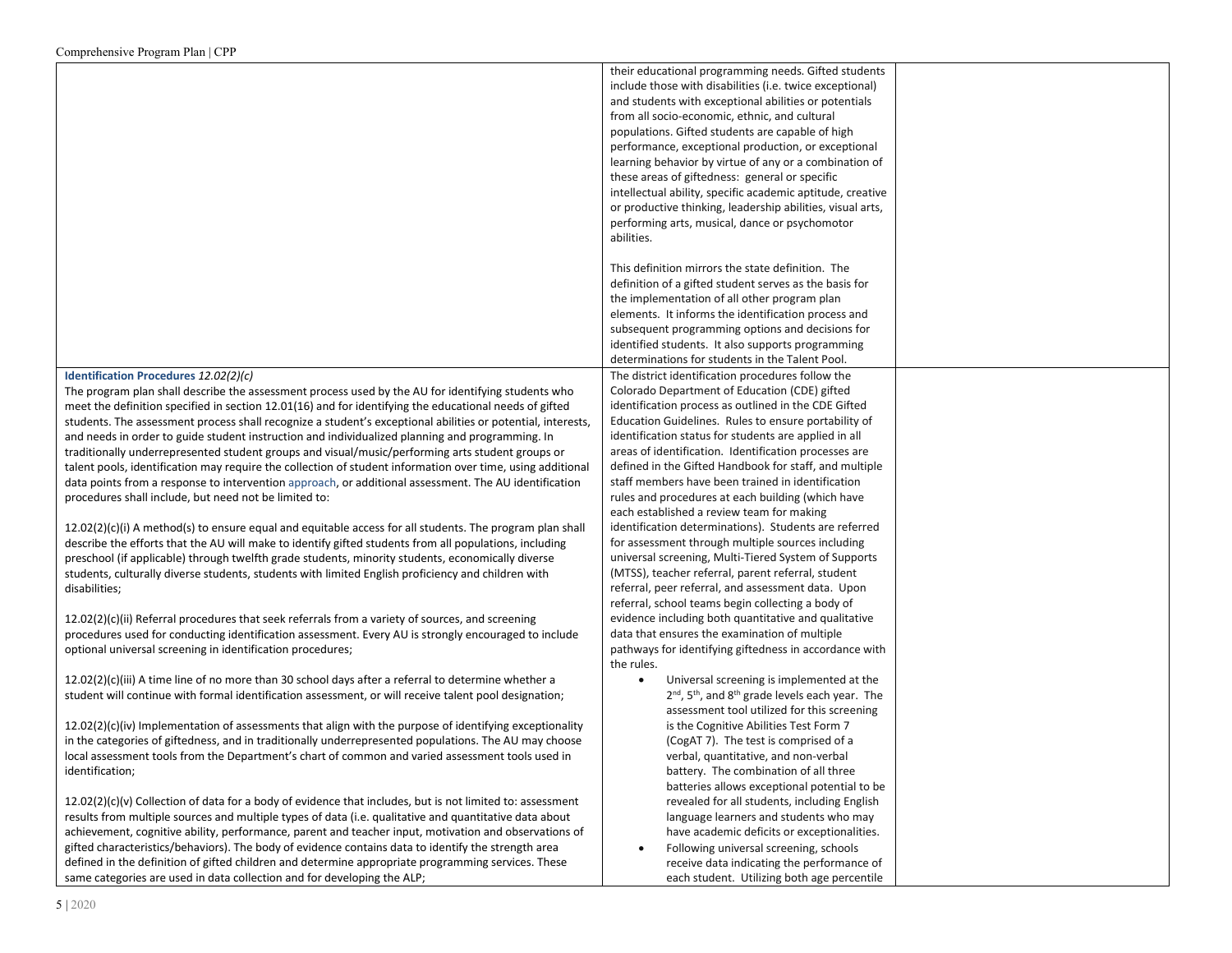12.02(2)(c)(vi) A review team procedure; and that includes at least one person trained or endorsed in gifted identification and programming;

12.02(2)(c)(vii) A review team procedure for determining identification or a talent pool designation from a body of evidence and for developing individualized ALPs for identified students. When only cognitive ability assessment data meets criteria in a body of evidence, the review team may determine that the student is identified with general or specific intellectual ability. This identification meets the condition of portability.

12.02(2)(c)(viii) A determination letter for parents and school files describing the decision of the review team, and area(s) of giftedness if the student is found to have exceptional abilities; and

 $12.02(2)(c)(ix)$  A communication procedure by which parents are made aware of the identification assessment process for their student, understand the results of the determination, and engage in the development and review of the student's ALP.

ranking (APR) and grade percentile ranking (GPR), students scoring at or above the 95<sup>th</sup> percentile on any battery of the assessment are referred for identification. Students scoring between the 89th and 94th percentile are referred for Talent Pool identification, intervention, and progress monitoring.

• Universal screening and continued professional development for staff in understanding the characteristics of gifted students are necessary to ensure appropriate identification for all students. Analysis of the district's demographic data indicates underrepresentation of Hispanic and Black students in the gifted population. Females and English language learners are also underrepresented. This is an area of improvement for the district. As the district has developed and grown its processes for identification of students in the talent areas, more students from traditionally

underrepresented populations are being identified.

- Families, teachers, and students provide additional sources of referral. At any time, family members can refer their student for potential gifted identification by completing the parent/guardian referral form and submitting it to the building principal.
- Teachers can complete the teacher referral form for any student with whom they work. The teacher referral form includes observations related to each area of gifted identification.
- Students can refer both a peer as well as themselves for potential identification in any of the defined areas of giftedness.
- Upon receipt of the referral, schools must begin collecting the body of evidence for decision-making. Within 30 days of the referral, the school must notify families of the determination or indicate that additional time is needed for the collection of additional data. If additional time is needed, the school will inform the family of the additional data being collected and the timeline for the determination decision. This notification occurs through a variety of methods including family phone calls and meetings; additionally, an official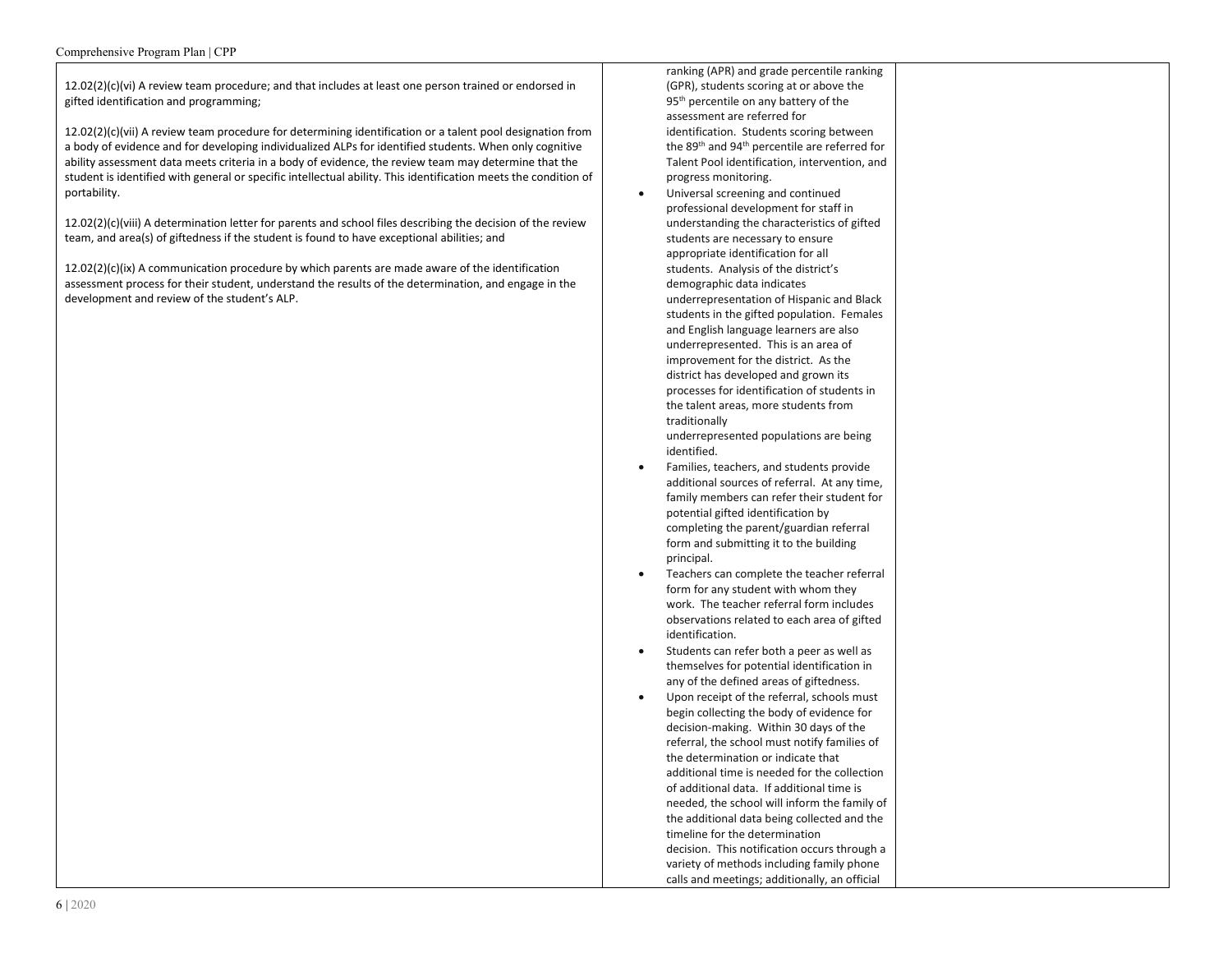determination letter is always sent to the family.

• The body of evidence for all determinations of giftedness include both qualitative and quantitative components. For each data component, performance at or above the 95<sup>th</sup> percentile and/or an Exceeded or Distinguished rating is a qualifying indicator.

| Various observation scales are utilized      |  |
|----------------------------------------------|--|
| based on the area(s) of identification being |  |
| considered. The teacher and parent Scales    |  |
| for Identifying Gifted Students (SIGS) are   |  |
| used to evaluate the gifted behavior         |  |
| characteristics of a student being referred  |  |
| for identification in general intellectual   |  |
| ability, a specific academic aptitude, or    |  |
| creativity. For students referred in dance,  |  |
| music, performing arts, or visual arts, the  |  |
| teacher(s) will complete a research-based    |  |
| observation scale specific to the talent     |  |
| area. For students being considered for a    |  |
| psychomotor identification, the teacher(s)   |  |
| will complete the Gifted Evaluation Scale    |  |
| (GES) for Motivation.                        |  |
| Student achievement data is also collected   |  |
| using the Student Portfolio function of the  |  |
| Alpine data management system. This          |  |
| allows the quick analysis of student         |  |
| performance and trends over                  |  |
| time. Additional evidence for review is      |  |
| dependent upon the area of giftedness        |  |
| under consideration. For students who are    |  |
| referred for identification in one of the    |  |
| specific talent areas, performance           |  |
| evaluations, creativity tests, and talent    |  |
| assessments are part of the data reviewed.   |  |

• In recognition of the comprehensive nature of the identification process, the district utilizes an identification form which clearly delineates qualifying data and indicates appropriate next steps for students. Data collected from this form is shared with families during eligibility and/or ALP meetings to communicate the identification results and aid in the development of the ALP. • If a student has been referred for identification in a specific academic aptitude area, the body of evidence includes criterion or norm-referenced

> achievement tests, the SIGS, and/or a performance evaluation such as an advanced score on an expert reviewed

**Criteria for Determining Exceptional Ability (Giftedness) or Talent Pool** *12.02(2)(d)*

12.02(2)(d)(i) For each category of giftedness defined in 12.01(16), criteria for exceptional ability means: 95 percentile or above on a standardized nationally normed test or observation tool, or a rating on a performance assessment that indicates exceptionality/distinguished compared to age mates.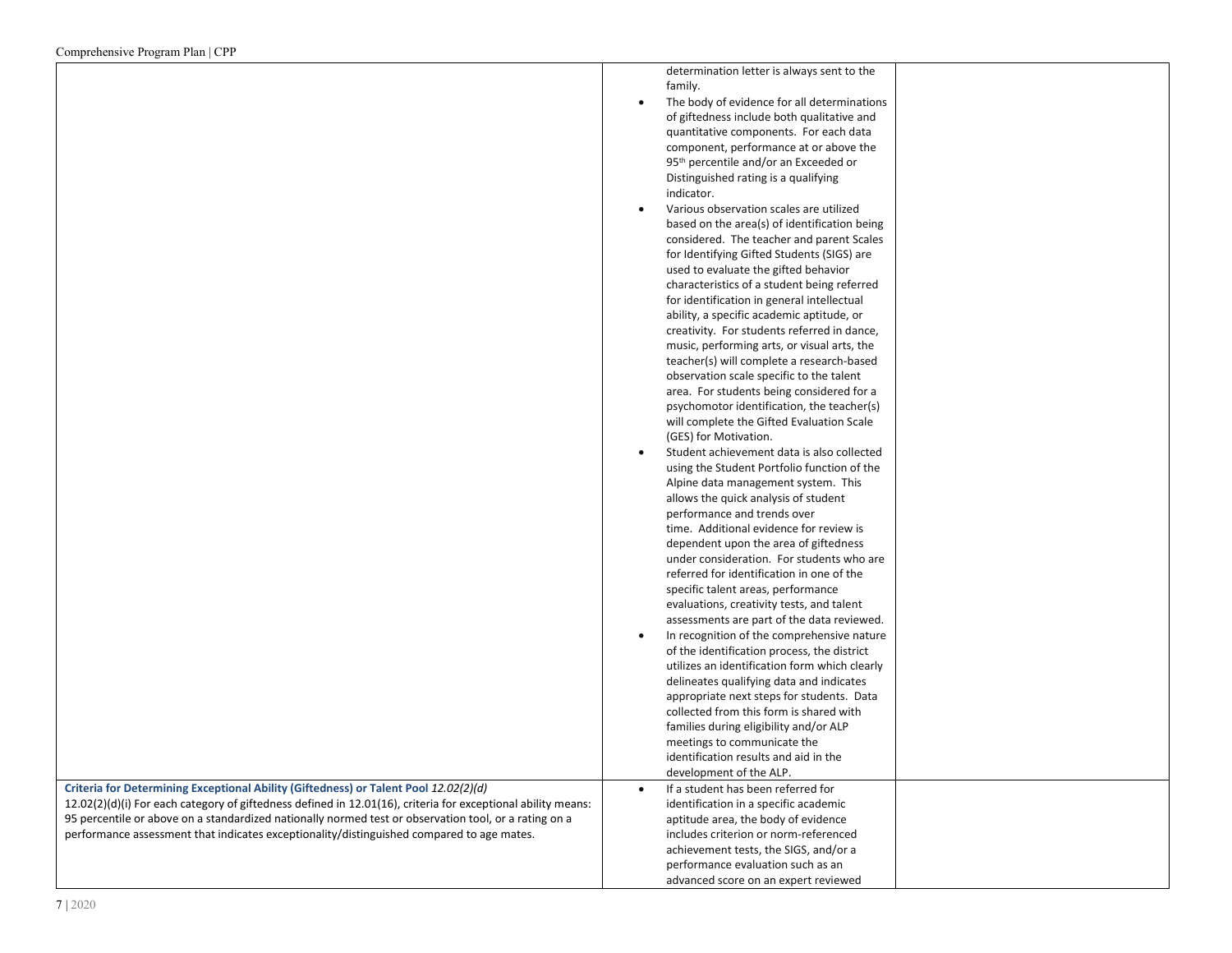#### Comprehensive Program Plan | CPP

12.02(2)(d)(ii) Not meeting criteria on a single assessment tool shall not prevent further data collection or consideration for identification, if other indicators suggest exceptional potential as observed in a body of evidence.

12.02(2)(d)(iii) Criteria for screening assessments is a score range less than the 95 percentile ranking or results on observation/performance assessment tools as determined by the AU to determine referrals, further data collection and observation, and/or formation of student talent pools.

rating on an expert juried performance (science fair), or top place/ranking on a state or national academic contest (DECA competition). Cognitive test scores are a component of identification; however, if a student does not score at or above the 95<sup>th</sup> percentile, multiple data sources over time indicating consistent advanced performance can be used for identification in specific academic aptitude. It is important to note that not meeting the criteria on a single assessment does not prevent further consideration for identification. Therefore, students referred to the Talent Pool are provided with ongoing interventions and progress monitoring to determine if they meet additional qualifying criteria over time. The district identification process includes the category of general intellectual ability. Students qualify in this area with a score at or above the 95th percentile on one of more batteries of a cognitive test. Upon receiving this qualifying data, the school identification team collects and reviews the body of evidence (as described above), and determines that there are no other qualifying criteria. The review team identifies the students as gifted in general or specific intellectual ability, and the learning profile obtained from the body of evidence is used to develop the student's ALP. This identification supports targeted interventions for students who may be impacted by a variety of challenges such as frequent mobility, emerging bilingual students, and students with academic deficits and/or disabilities. If a student has been referred for identification in a specific talent aptitude area, the body of evidence may include criterion-or norm-referenced talent assessments, norm-referenced creativity

portfolio (creative writing), an advanced

tests, norm-referenced observations scales (SIGS or GES), research-based observation scales specific to the discipline, and/or performance evaluation, such as a top place/ranking in a state or national talent contest (Scholastic Art Awards), an advanced score on an expert juried performance assessment (Talent Identification for Pikes Peak), or an advanced score on an expert reviewed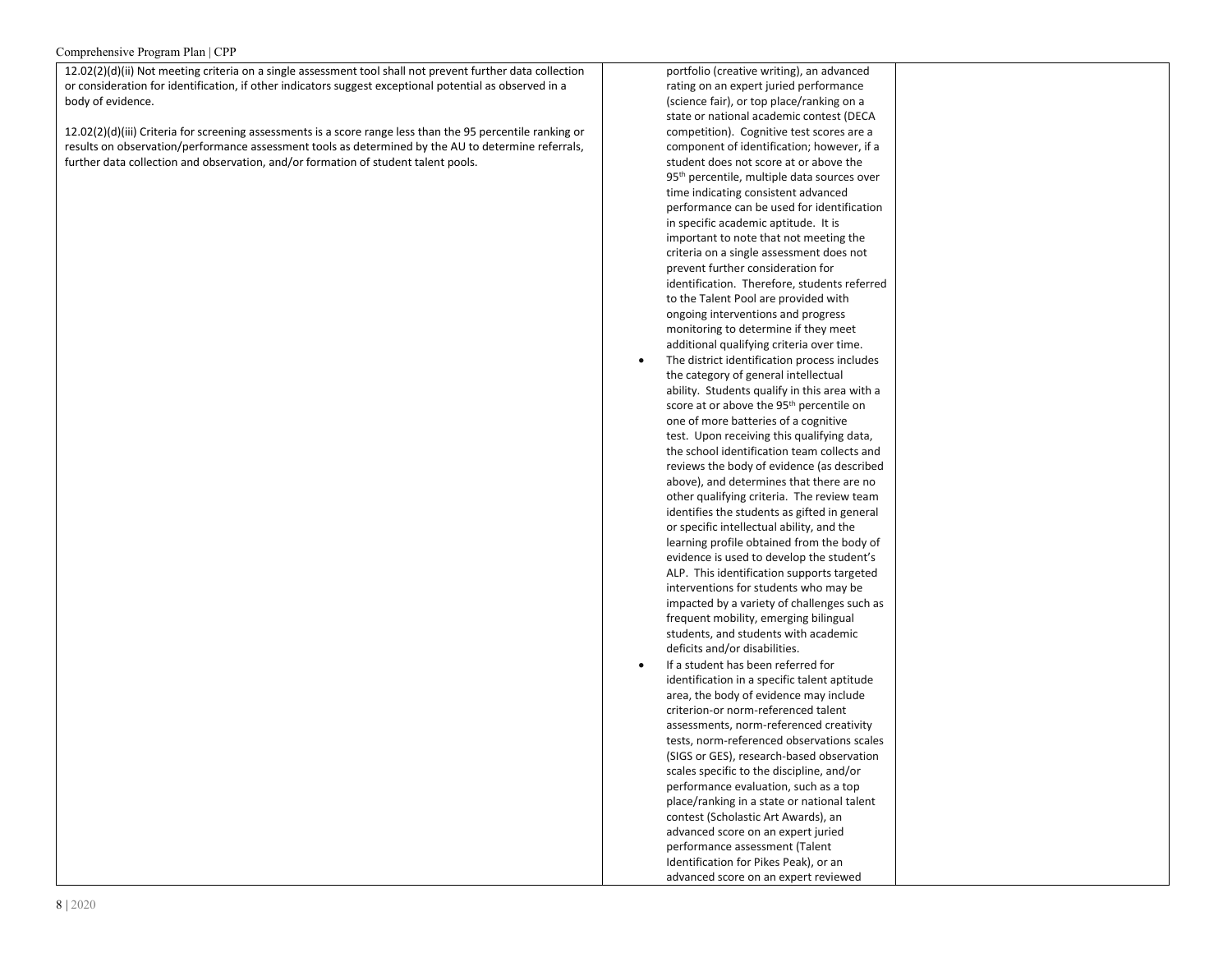|                                                                                                                | portfolio (creativity). If data from a valid             |  |
|----------------------------------------------------------------------------------------------------------------|----------------------------------------------------------|--|
|                                                                                                                | and reliable test is unavailable, then two               |  |
|                                                                                                                | performance evaluations may be                           |  |
|                                                                                                                | used. Upon receiving data related to                     |  |
|                                                                                                                | specific talent aptitude identification, the             |  |
|                                                                                                                | identification team will review the body of              |  |
|                                                                                                                | evidence and determine next steps in the                 |  |
|                                                                                                                | process for identification. It is important to           |  |
|                                                                                                                | note that talent identification often takes              |  |
|                                                                                                                | time. Several years of talent development                |  |
|                                                                                                                | may be needed before formal gifted                       |  |
|                                                                                                                | identification can be made.                              |  |
| Identification Portability 12.02(2)(e)                                                                         | As a district serving a high percentage of students      |  |
| Identification portability shall be based upon AU implementation of statewide identification procedures        | from military families, it is vital that we have a       |  |
| required in Section 12.02(2)(c) and use of criteria set for exceptionality in Section 12.02(2)(d) and          | consistent process for transferring the identifying      |  |
| determination of a student's identification in one or more of the categories of giftedness as described in     | body of evidence from district to district with clarity. |  |
| the state definition of gifted children in Section 12.01(16). Administrative units shall implement             | When a student is identified as gifted in                |  |
| procedures for statewide portability of identification that include, but may not be limited to:                | Fountain-Fort Carson District, the signed                |  |
|                                                                                                                | ALP, which contains the body of evidence                 |  |
| 12.02(2)(e)(i) A requirement that the sending school/district transfer the body of evidence for                | used for identification, is placed in the                |  |
| identification and the ALP with student records when the student moves from one district to another;           | cumulative record file. When a student                   |  |
|                                                                                                                | transfers to a new district the records are              |  |
| 12.02(2)(e)(ii) Review of the transferred student's ALP within 45 school days of start date to determine       | sent to the receiving district upon receipt              |  |
| programming options and services that serve the identified area(s) according to the district and               | of a signed request form.                                |  |
| community resources of the receiving district;                                                                 | When a student with an ALP enrolls in                    |  |
|                                                                                                                | FFC8, the ALP is reviewed within 45 days of              |  |
| 12.02(2)(e)(iii) If the receiving district finds the body of evidence to be incomplete, the receiving district | enrollment to determine if it meets the                  |  |
| shall consult with, as practical, the former district, parents, and student and re-evaluate the                | portability requirements of Colorado. If it              |  |
| identification determination; and.                                                                             | does, we accept the ALP; if it does not, the             |  |
|                                                                                                                | student is referred for review by the                    |  |
| $12.02(2)(e)(iv)$ Communication to parents within 60 school days of start date about how the new district      | identification team to determine what                    |  |
| will meet the needs outlined in the student's ALP                                                              | assessments may need to be completed. If                 |  |
|                                                                                                                | the transferred body of evidence appears                 |  |
|                                                                                                                | incomplete, the school contacts the                      |  |
|                                                                                                                | sending district as well as the student's                |  |
|                                                                                                                | family to request additional information.                |  |
|                                                                                                                | The Military Interstate Compact is followed              |  |
|                                                                                                                | for all students involved in military                    |  |
|                                                                                                                | transfers. Communication regarding the                   |  |
|                                                                                                                | eligibility determination of transferring                |  |
|                                                                                                                | students is shared with families within 60               |  |
|                                                                                                                | days of enrollment.                                      |  |
| Advanced Learning Plan Content 12.02(2)(f)                                                                     | An Advanced Learning Plan (ALP) is developed for         |  |
| The AU shall develop an ALP for every gifted student according to the student's determined area(s) of          | every gifted student in Fountain-Fort Carson according   |  |
| giftedness, interests, and instructional and affective needs. The ALP shall be considered in educational       | to the student's strength area(s), interests, and        |  |
| planning toward post-secondary readiness outcomes and decision-making concerning subsequent                    | instructional and affective needs. The ALP is initially  |  |
| programming for that student and be used in the articulation/transition process, preschool (if                 | developed upon identification of giftedness, and it is   |  |
| applicable) through grade 12. At the high school level ALPs may blend with the student's individualized        | then updated every fall to reflect programming plans     |  |
| career and academic plan (ICAP) if all content of the ALP are inclusive in the ICAP which includes             | based upon current student interests, strengths, needs   |  |
| achievement and affective goals. The ALP content shall include, but not be limited to:                         | and goals. This student profile is developed each year   |  |
|                                                                                                                | in the Student Interests and Goals section of the ALP    |  |
| $12.02(2)(f)(i)$ A student profile described in a body of evidence. This profile shall be subject to the AU's  | (elementary) or in the General Interests and             |  |
| student records confidentiality guidelines. The local AU determines periodic updates of the student            | Extracurricular Activities sections of the ALP           |  |
| profile, especially in terms of interests, and/or demonstration of previously unidentified strengths;          | (secondary).                                             |  |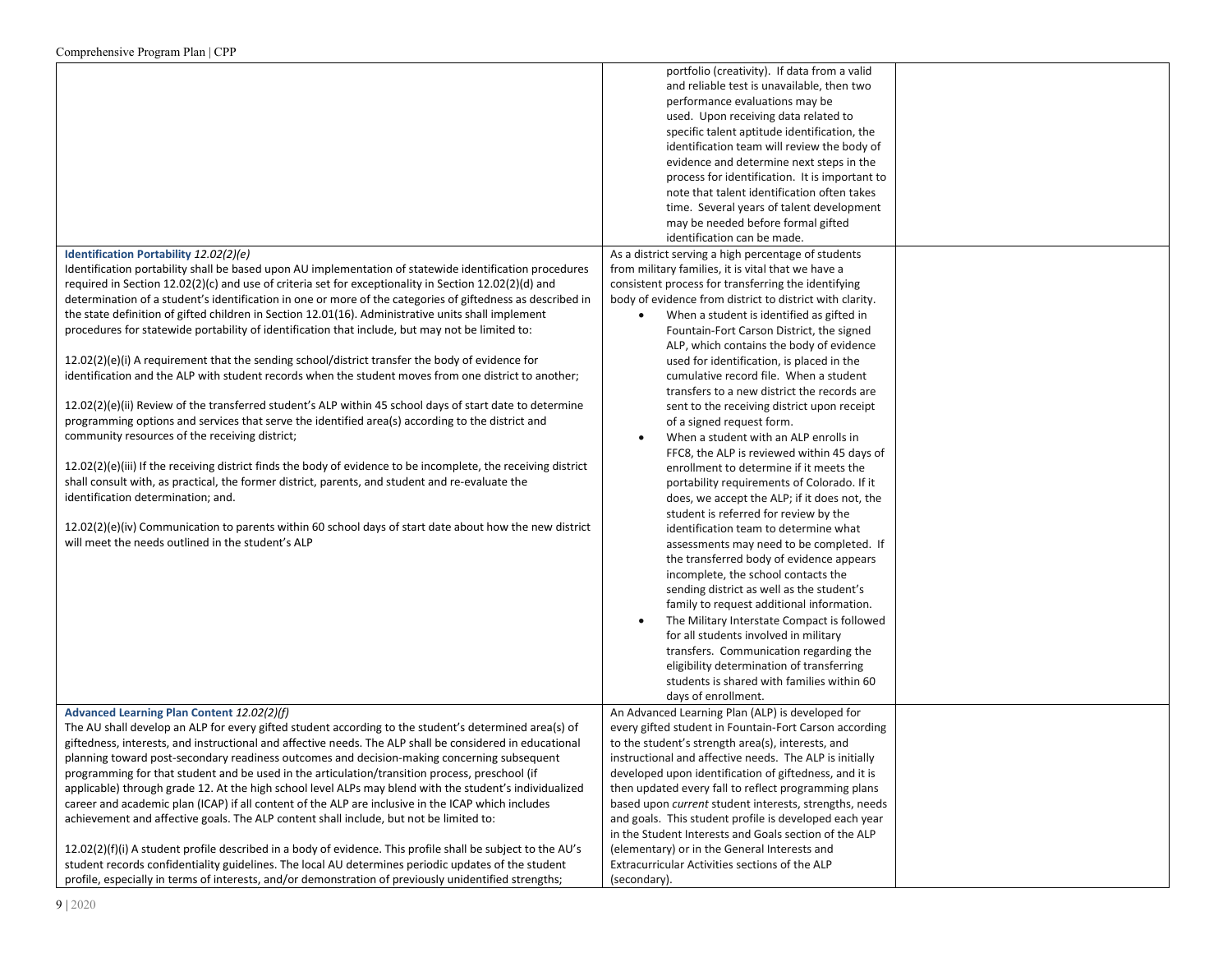12.02(2)(f)(ii) A working-document section of the ALP. This portion of the ALP records annual measurable, attainable achievement and affective goals and progress. Achievement goals are standardsbased statements in strength area(s). Additional achievement goals may be needed to address documented achievement gaps or career interest. Affective goals reflect development of personal, social, communication, leadership, and/or cultural competency;

12.02(2)(f)(iii) Description or delineation of supplemental curriculum, activities, specific programs or coursework, specific strategies, and/or extended or expanded learning opportunities available in the AU that match a student's strength area(s) and support the goals;

12.02(2)(f)(iv) Progress reports that align with the AU's or member district's schedule for parentreporting and/or conferences about student progress. Adjustments to goals and programming options may occur during any progress reporting period;

12.02(2)(f)(v) Personnel involved in ALP development, and in progress report meetings or conferences, including, but not limited to classroom teacher(s), student, parents, gifted education staff or staff with training in gifted education identification and programming, and support staff as appropriate.

- Student and family input and involvement in ALP development continues to be a specific area of focus. District ALP training has emphasized the use of student interest inventories, family input documents, and the importance of collaborative ALP development at the elementary level. At the secondary level, ALP development has shifted to being a process driven by the student. Students in grades 6-12 develop their own ALPs and goals each year based on their current interests, coursework, and post-secondary planning.
- Another targeted area of improvement has been the alignment of standards-based goals with student strengths and interests. Multiple guidance documents have been developed to provide teachers with example academic and affective goals, and these example goals and goal frames combined with increased student participation and choice in ALP development have resulted in a dramatic increase in relevant and meaningful standards-aligned ALP goals.
- Beginning in September 2018, the district gifted coordinator provided an after school ALP Bootcamp to continue to develop staff understanding around quality standardsaligned academic and affective goals. Following the bootcamp, ALP work sessions were offered at multiple district locations for teachers to receive support and guidance with ALP development. Based on the feedback from teachers, the bootcamp and ALP work sessions were offered in September 2019, and ALP work sessions were offered in September 2020.
- A variety of data sources inform student goals. Sources include achievement and growth data from state and district assessment, curriculum-based assessments, student interview and interest inventories, post-secondary planning, and family input. Starting in the 2020-2021 school year, all secondary students are developing a single ALP goal that incorporates both the academic and affective components (college and career readiness skill focus) that will be measured through the development and evaluation of a portfolio using a post-secondary workforce readiness skills rubric. At the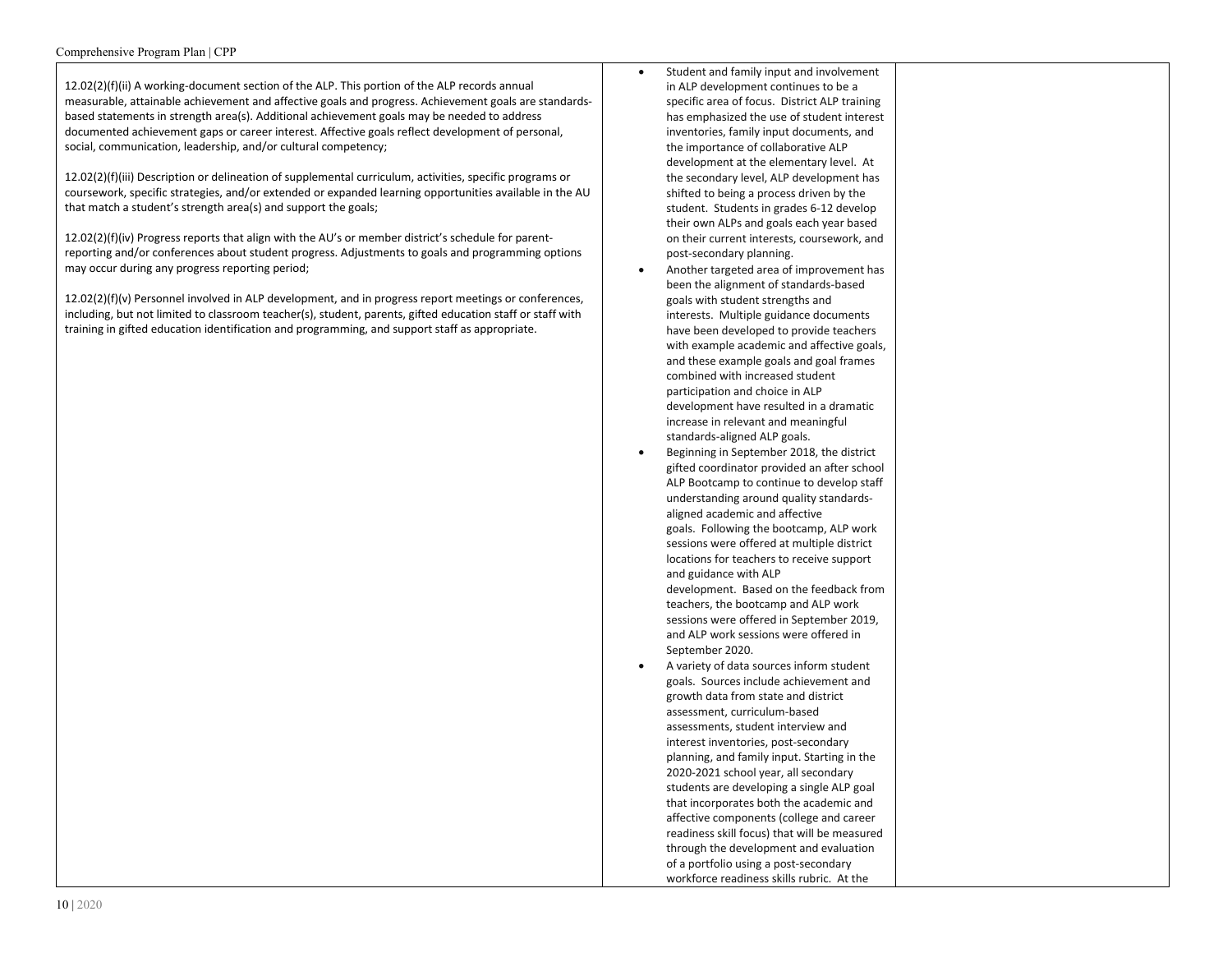| secondary level, the ALP is considered in    |
|----------------------------------------------|
| planning for post-secondary readiness.       |
| Relevant affective goals at the elementary   |
| level are developed around one or more of    |
| the Colorado Essential Skills adopted as     |
| part of the 2020 Colorado Academic           |
|                                              |
| Standards Review and Revision process.       |
| Student self-assessment helps determine if   |
| more strategic intervention and supports,    |
| such as small group or one-on-one            |
| counseling, are necessary.                   |
| ALP goals are developed through a SMART      |
| goal process (Specific, Measurable,          |
| Attainable, Realistic, and Timely). At the   |
| elementary level, the interventions and      |
| strategies provided to support goal          |
| attainment are clearly described including   |
| the content and activities, structures for   |
| programming, differentiation strategies,     |
| and extended/expanded learning               |
| opportunities planned to address the         |
| students' goals. At the secondary level,     |
| student's coursework, including Honors,      |
| AP, and CTE courses, are outlined within     |
| the ALP. Clear success criteria are included |
| to determine the level of goal               |
| attainment. Students self-reflect on their   |
|                                              |
| goal progress either at the end of each      |
| quarter or prior to Parent/Teacher           |
| Conferences in February, and they reflect    |
| on their goal attainment in May. Updates     |
| to ALP goals and/or programming based on     |
| changing student needs can be made           |
| throughout the year.                         |
| The ALP includes a thorough body of          |
| evidence detailing the criteria used for     |
| student identification. This section of the  |
| plan is not updated unless identification is |
| changing as a new area is added, or          |
| additional data is available for an area     |
| being monitored for future identification.   |
| Family perspective and input are also        |
| incorporated into the ALP each year (when    |
| available). Family input can be added        |
| through completion of family feedback        |
| forms, family participation in the ALP       |
| meeting, the sharing of the student-         |
| developed ALP at the secondary level, and    |
| as part of a student's portfolio defense     |
| review team at the secondary level.          |
| The ALP at both the elementary and           |
| secondary level contains a list of the ALP   |
|                                              |
| Student's Support Team. Members of this      |

team include the teacher(s), gifted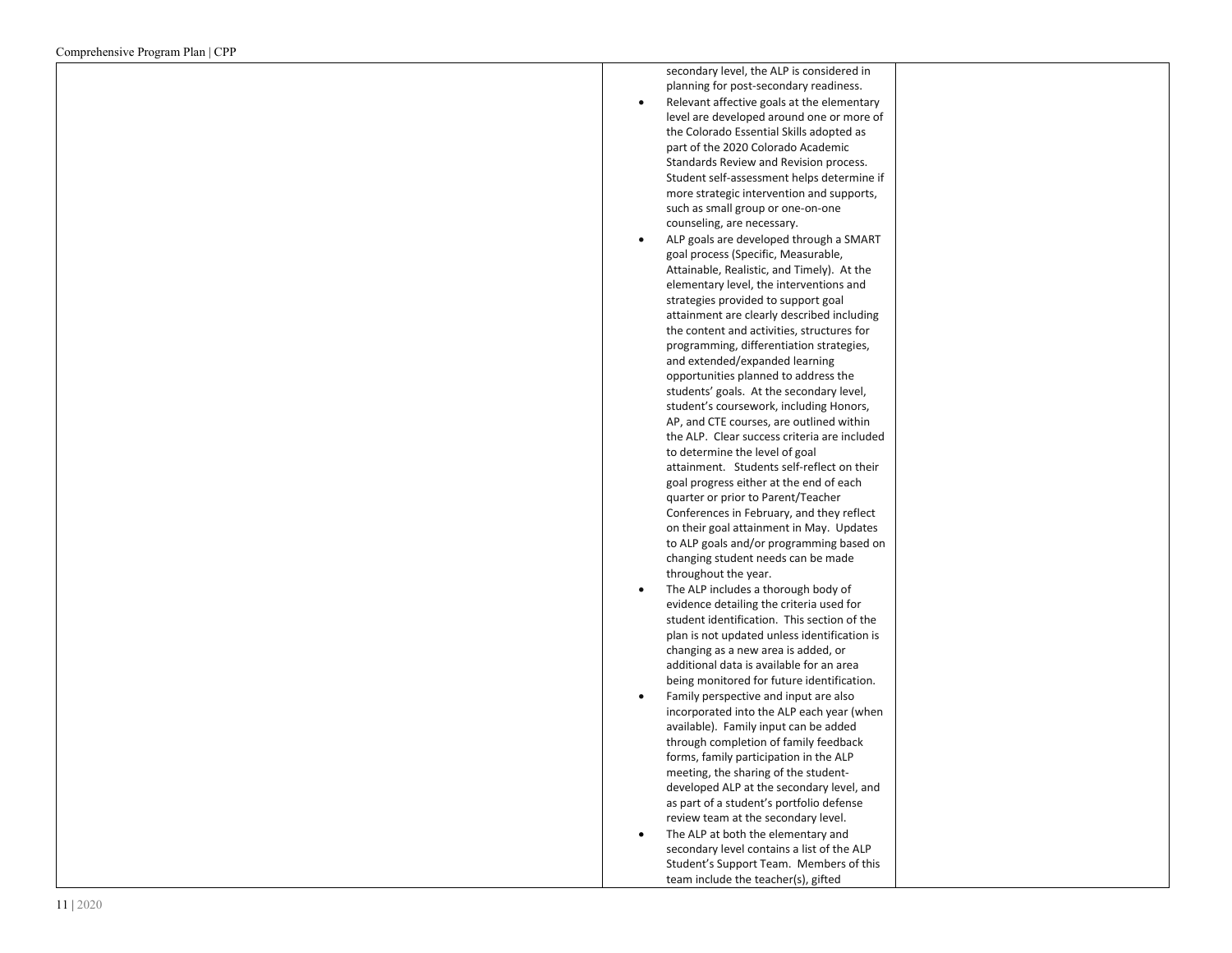|                                                                                                                                                                                                                    | coordinator, gifted administrator, family,                                                                   |
|--------------------------------------------------------------------------------------------------------------------------------------------------------------------------------------------------------------------|--------------------------------------------------------------------------------------------------------------|
|                                                                                                                                                                                                                    | and student involved in developing,                                                                          |
|                                                                                                                                                                                                                    | monitoring, supporting, and executing the                                                                    |
|                                                                                                                                                                                                                    | goals and programming outlined in the<br>ALP.                                                                |
| ALP Procedures and Responsibilities 12.02(2)(g)                                                                                                                                                                    | As previously stated, ALPs are developed for identified                                                      |
|                                                                                                                                                                                                                    |                                                                                                              |
| 12.02(2)(g)(ii) Personnel assigned with the responsibility for development and monitoring. At minimum<br>the student's parents and classroom teachers should be familiar with and support ALP goals, and/or        | students each fall. ALPs are collaboratively created,<br>and participants in plan development and monitoring |
| write ALP measurable goals according to local procedures. Gifted education resource personnel may                                                                                                                  | include classroom/content area teachers, related arts                                                        |
|                                                                                                                                                                                                                    | teachers, gifted education coordinators/teachers,                                                            |
| assist in the writing of goals, but may not be the sole custodian of the ALP. Goals are written and aligned<br>with classroom tiered instruction and expanded learning opportunities for supplemental or intensive | students, parents/guardians, counselors, and/or                                                              |
| programming;                                                                                                                                                                                                       | administrators. Parents/guardians, teachers, and                                                             |
|                                                                                                                                                                                                                    | students are notified about ALP development and                                                              |
| $12.02(2)(g)(iii)$ A method to develop student awareness and active participation in the ALP process;                                                                                                              | provided with opportunities to contribute input.                                                             |
|                                                                                                                                                                                                                    | At the elementary level, parents/guardians                                                                   |
| $12.02(2)(g)(iv)$ A process for management of ALPs within the cumulative file system including a                                                                                                                   | and students are provided with ALP input                                                                     |
| procedure for transferring ALPs between grade levels, school levels, and districts. It is highly encouraged                                                                                                        | surveys at the beginning of the ALP                                                                          |
| that ALPs are written by those working with the gifted student and that the ALP is an ongoing plan for                                                                                                             | development process. These surveys                                                                           |
| coursework, tiered instruction, and increasing performance in the student's area of strength. ALP goals                                                                                                            | provide students and families with                                                                           |
| should be written or reviewed for current relevancy to teachers and students at the beginning of the                                                                                                               | opportunities to share their hopes and/or                                                                    |
| school year;                                                                                                                                                                                                       | concerns for the year, as well as outlining                                                                  |
|                                                                                                                                                                                                                    | student interests and participation in                                                                       |
| $12.02(2)(g)(v)$ An ALP progress reporting timeline. The review of progress integrates with ongoing                                                                                                                | extracurricular activities. Teachers are                                                                     |
| conference or reporting periods of the district. It is highly encouraged that ALPs be student-led at the                                                                                                           | notified when a student has been referred                                                                    |
| secondary level; and                                                                                                                                                                                               | for identification and when an ALP is being                                                                  |
|                                                                                                                                                                                                                    | developed so that they can contribute to                                                                     |
| $12.02(2)(g)(vi)$ A system to show evidence of parent engagement and input in ALP development and in                                                                                                               | the plan development. Gifted education                                                                       |
| the review of progress. Evidence may include, but is not limited to: signature, electronic signature or                                                                                                            | coordinators/teachers, who have received                                                                     |
| checkbox of involvement, checklist, or other assurance supporting the student's growth. If after 3                                                                                                                 | more comprehensive training in plan                                                                          |
| documented attempts to contact the parents for signature, no parental signature is obtained, school                                                                                                                | development, provide support to teachers                                                                     |
| personnel shall continue with ALP implementation and continue to engage parents in the process.                                                                                                                    | and counselors as they complete the                                                                          |
|                                                                                                                                                                                                                    | ALP. The coordinators are not, however,                                                                      |
|                                                                                                                                                                                                                    | the "sole custodian" of the ALP. Indeed,                                                                     |
|                                                                                                                                                                                                                    | teachers write the ALP goal(s), provide the                                                                  |
|                                                                                                                                                                                                                    | specified instruction, and monitor progress                                                                  |
|                                                                                                                                                                                                                    | towards goal attainment. While teachers                                                                      |
|                                                                                                                                                                                                                    | write the ALP goal(s), students are active                                                                   |
|                                                                                                                                                                                                                    | participants in selecting the goal(s) they                                                                   |
|                                                                                                                                                                                                                    | will be working towards.                                                                                     |
|                                                                                                                                                                                                                    | At the middle and high school levels,<br>$\bullet$                                                           |
|                                                                                                                                                                                                                    | students write their own ALPs to increase                                                                    |
|                                                                                                                                                                                                                    | their own level of student agency related                                                                    |
|                                                                                                                                                                                                                    | to their learning. This involves students                                                                    |
|                                                                                                                                                                                                                    | outlining current coursework and<br>programming for the year, interests,                                     |
|                                                                                                                                                                                                                    | extracurricular participation, and the                                                                       |
|                                                                                                                                                                                                                    | writing of goal(s). The gifted education                                                                     |
|                                                                                                                                                                                                                    | coordinator simply supports this                                                                             |
|                                                                                                                                                                                                                    | process. As part of the ALP development                                                                      |
|                                                                                                                                                                                                                    | process, students identify a support team                                                                    |
|                                                                                                                                                                                                                    | that includes classroom teacher(s), family                                                                   |
|                                                                                                                                                                                                                    | member(s), and the building gifted                                                                           |
|                                                                                                                                                                                                                    | coordinator at a minimum. The students                                                                       |
|                                                                                                                                                                                                                    | then share their goal(s) with their support                                                                  |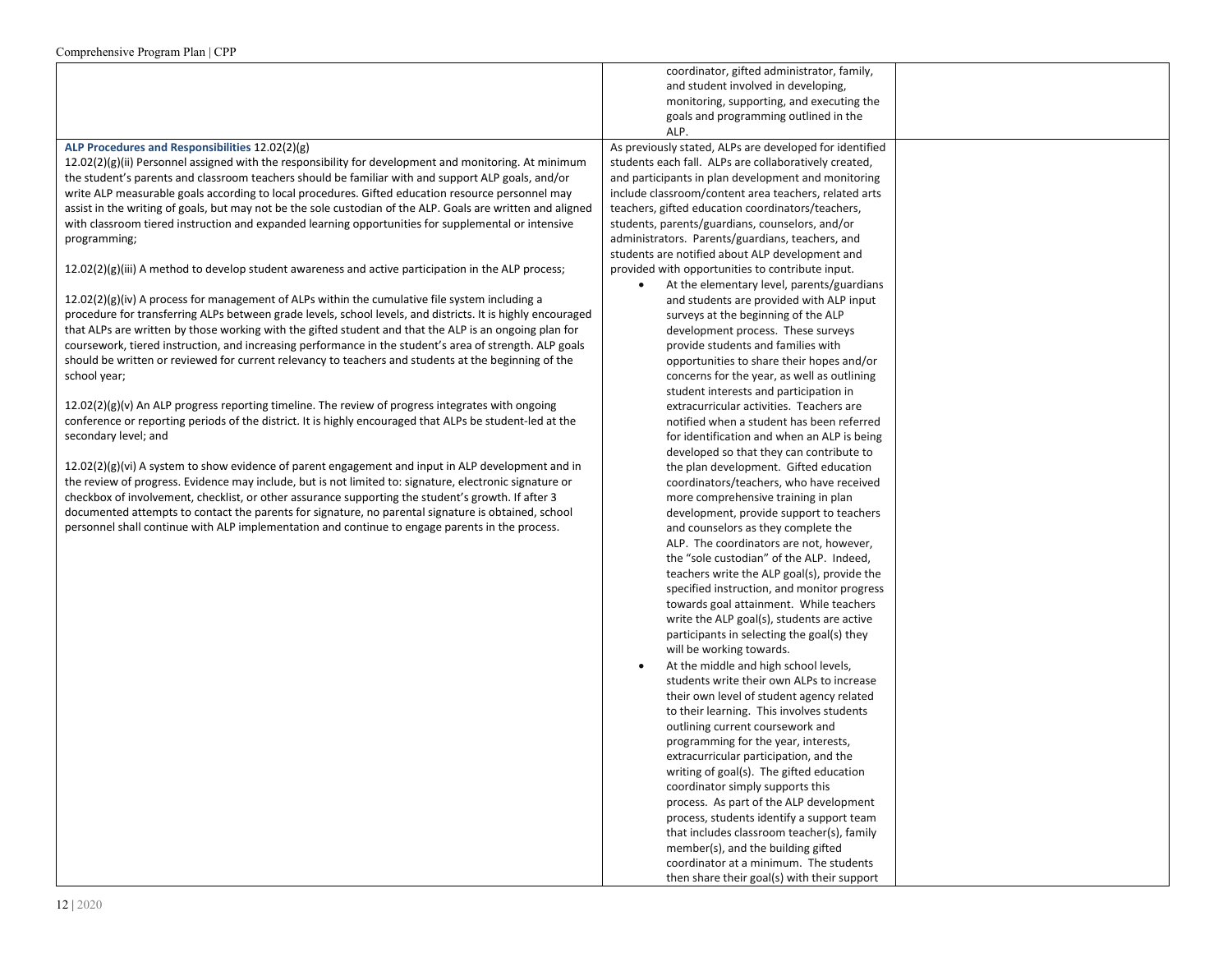| team, so teachers and families can play an   |  |
|----------------------------------------------|--|
| active role in helping students work         |  |
| towards, monitor, and achieve their goals.   |  |
| At a minimum, families receive formal        |  |
| progress updates towards ALP goals at        |  |
| February Parent/Teacher conferences, as      |  |
| well as at the end of the school year. This  |  |
| ensures that interventions are               |  |
| appropriately addressing student needs,      |  |
| and if not, can be adjusted to further       |  |
| support growth. In some buildings,           |  |
| families receive progress reports at the end |  |
| of second and third quarters in addition to  |  |
| end-of-year.                                 |  |
| ALPs are created entirely within the Alpine  |  |
| Achievement data warehouse system for        |  |
| elementary students. A hard copy of the      |  |
| Alpine document is printed and signed by     |  |
| those participating in the ALP meeting,      |  |
| including the parent/guardian (and student   |  |
| if applicable). This signed document is      |  |
| added to the cumulative record file.         |  |
| For middle and high school students, an      |  |
| identification document is created within    |  |
| the Alpine Achievement data warehouse        |  |
| system, and the remainder of the ALP is      |  |
| developed through a Google Form              |  |
| survey. The Alpine identification document   |  |
| and student-developed Google ALP are         |  |
| printed and added to the cumulative          |  |
| record file.                                 |  |
| As a student transfers between               |  |
| grades/levels, both the electronic records   |  |
| and the cumulative record file is            |  |
| transferred with them. This ensures new      |  |
|                                              |  |
| teachers have access to previous goals,      |  |
| data, and intervention information. GT       |  |
| Coordinators from each building are also     |  |
| available to answer questions and provide    |  |
| additional information to the receiving      |  |
| school team. Because a new plan is           |  |
| developed each year, programming options     |  |
| and goals evolve to appropriately address    |  |
| current strengths, needs, and                |  |
| interests. These changes are reflected in    |  |
| the new ALP each year.                       |  |
| An important component of the ALP            |  |
| process is review and refinement of plan     |  |
| development. Each year, the district gifted  |  |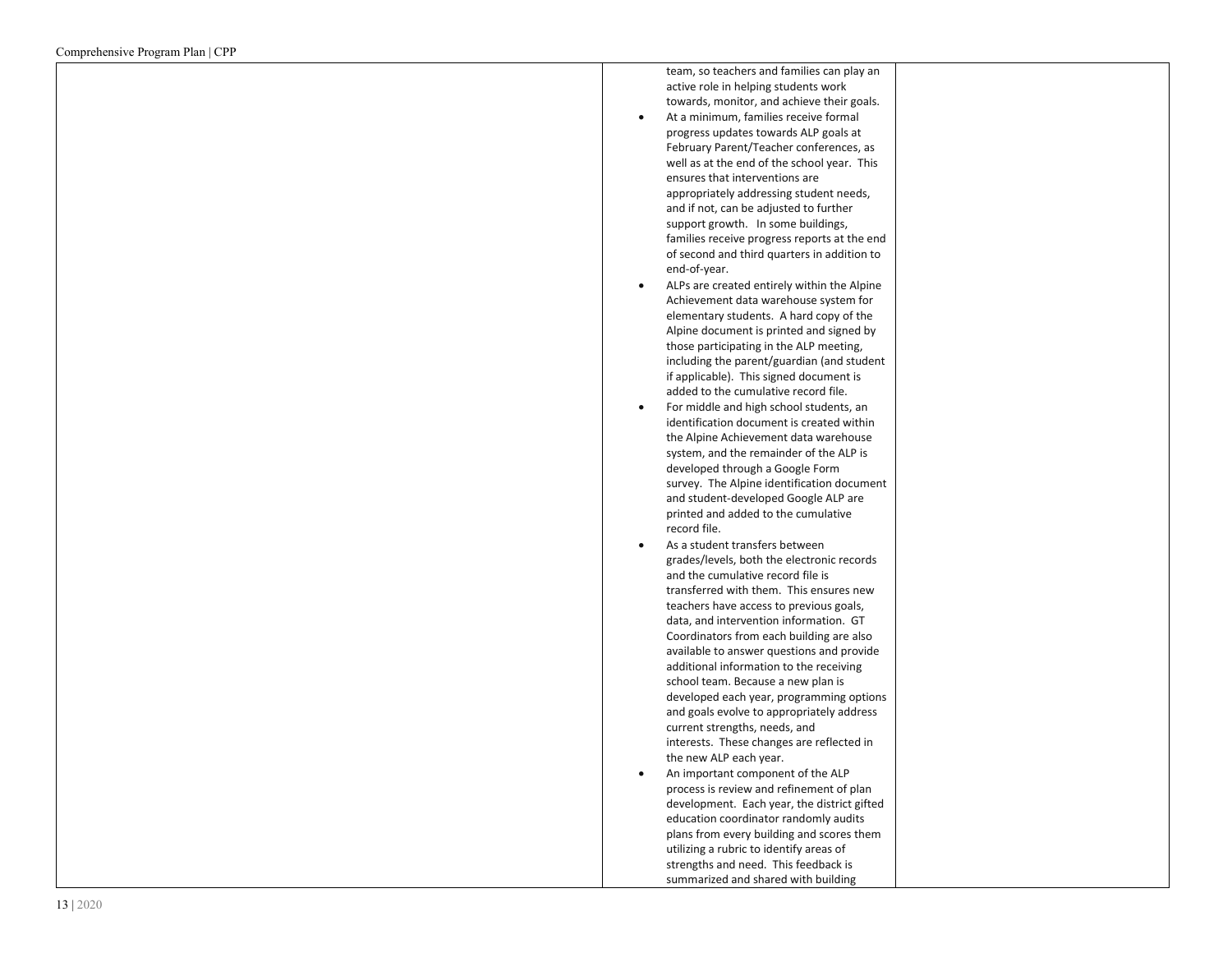|                                                                                                              | administrators and school gifted education                 |  |
|--------------------------------------------------------------------------------------------------------------|------------------------------------------------------------|--|
|                                                                                                              | coordinators to be used in future                          |  |
|                                                                                                              | professional development planning and                      |  |
|                                                                                                              | individual follow-up with teachers. The                    |  |
|                                                                                                              | feedback also contains any required                        |  |
|                                                                                                              | additions or changes to the ALP to ensure                  |  |
|                                                                                                              | the plan meets Colorado requirements.                      |  |
| Programming 12.02(2)(h)                                                                                      | One of the major improvement strategies of the             |  |
| $12.02(2)(h)(i)$ The program plan shall describe the programming components, options, and strategies         | district's Unified Improvement Plan (UIP) is to            |  |
| that will be implemented by the AU and schools to appropriately address the educational needs of             | implement standards-based instruction through              |  |
| gifted students. Programming shall match the academic strengths and interests of the gifted student.         | teacher knowledge of implementation of highly              |  |
| Other educational or affective needs shall be addressed according to the individual student's profile.       | effective instructional strategies (differentiation,       |  |
|                                                                                                              | enrichment opportunities, WICOR, affective needs),         |  |
| Programming components, options, and strategies shall include, but need not be limited to:                   | and the context of the goal specifically identifies gifted |  |
|                                                                                                              | students as one of the target subgroups. This goal is      |  |
| $12.02(2)(h)(i)(A)$ Alignment of the gifted student's assessment data and ALP goals to programming           |                                                            |  |
| options in the areas of giftedness;                                                                          | also addressed in the district's school effectiveness      |  |
|                                                                                                              | framework, district professional development plan,         |  |
| $12.02(2)(h)(i)(B)$ Structures or type of delivery by which gifted students are served at the different      | the gifted budget, and PLC discussions in each building    |  |
| school levels (e.g., the general classroom, resource location, small instructional group, and/or pullout for | at each grade level.                                       |  |
| direct and extended instruction aligned to strength area);                                                   | Rigorous and engaging instruction is one of                |  |
| 12.02(2)(h)(i)(C) Support in differentiated instruction and methods (e.g., acceleration, cluster grouping    | the standards within the school                            |  |
| and higher order thinking skills);                                                                           | effectiveness framework, a standards-                      |  |
|                                                                                                              | based instructional model, which provides                  |  |
| 12.02(2)(h)(i)(D) Affective and guidance support systems (e.g., social skills training, early college and    | the focus for all district                                 |  |
| career planning);                                                                                            | work. Differentiation and intervention in                  |  |
|                                                                                                              | response to student learning needs are                     |  |
| 12.02(2)(h)(i)(E) Diverse content options provided for gifted students in their areas of strength (e.g.,     | specifically highlighted within this                       |  |
| mentorship, Socratic seminars, advanced math, honors courses);                                               | standard. The framework emphasizes the                     |  |
|                                                                                                              | importance of utilizing formative                          |  |
| $12.02(2)(h)(i)(F)$ The means by which articulation for preschool (if applicable) through grade 12 is        | assessment data to guide instructional                     |  |
| planned and implemented;                                                                                     | decision-making and thereby provide                        |  |
|                                                                                                              | greater differentiation of instruction for                 |  |
| 12.02(2)(h)(i)(G) Pre-collegiate and/or pre-advanced placement support;                                      | advanced and gifted students who may                       |  |
|                                                                                                              | quickly master the concepts and skills being               |  |
| $12.02(2)(h)(i)(H)$ ALP development and reviews conducted through the collaborative efforts of the           | taught within the classroom. The                           |  |
| teacher(s), other school personnel (as needed), parents and the student (as appropriate);                    | framework also specifically addresses the                  |  |
|                                                                                                              | importance of social, emotional, and                       |  |
| 12.02(2)(h)(i)(l) Post-secondary options available to gifted students.                                       | behavioral health focusing on the affective                |  |
|                                                                                                              | skills that promote well-being.                            |  |
| 12.02(2)(h)(i)(J) Concurrent enrollment opportunities, if indicated by a gifted child's ALP or ICAP. To be   | Specific programming for gifted students is                |  |
| considered in an ALP, the AU shall consider the student's need for appropriate concurrent enrollment,        | identified in the ALP and is selected based                |  |
| available options, funding, and requirement for administrative approval.                                     | upon student strengths, areas of need, and                 |  |
|                                                                                                              | interests. A variety of data sources inform                |  |
| 12.02(2)(h)(ii) Students identified with exceptional ability require provisions to develop the areas of      | student goals; these sources include                       |  |
| strength over time. When underachievement and/or motivational issues are observed behaviors in a             | performance data, student interview                        |  |
| gifted student, the ALP team, child study team, or review team shall problem solve in collaboration with     | and/or survey information, and family                      |  |
| the family, the student, and appropriate staff.                                                              | input. Affective goals are written in                      |  |
|                                                                                                              | relation to the Colorado Essential Skills                  |  |
|                                                                                                              | based on student-identified focus                          |  |
|                                                                                                              | areas. Programming for these goals may                     |  |
|                                                                                                              | include the school counselor, the school                   |  |
|                                                                                                              | psychologist, the gifted                                   |  |
|                                                                                                              | coordinator/teacher, and the classroom                     |  |
|                                                                                                              | teacher. Every ALP includes an affective                   |  |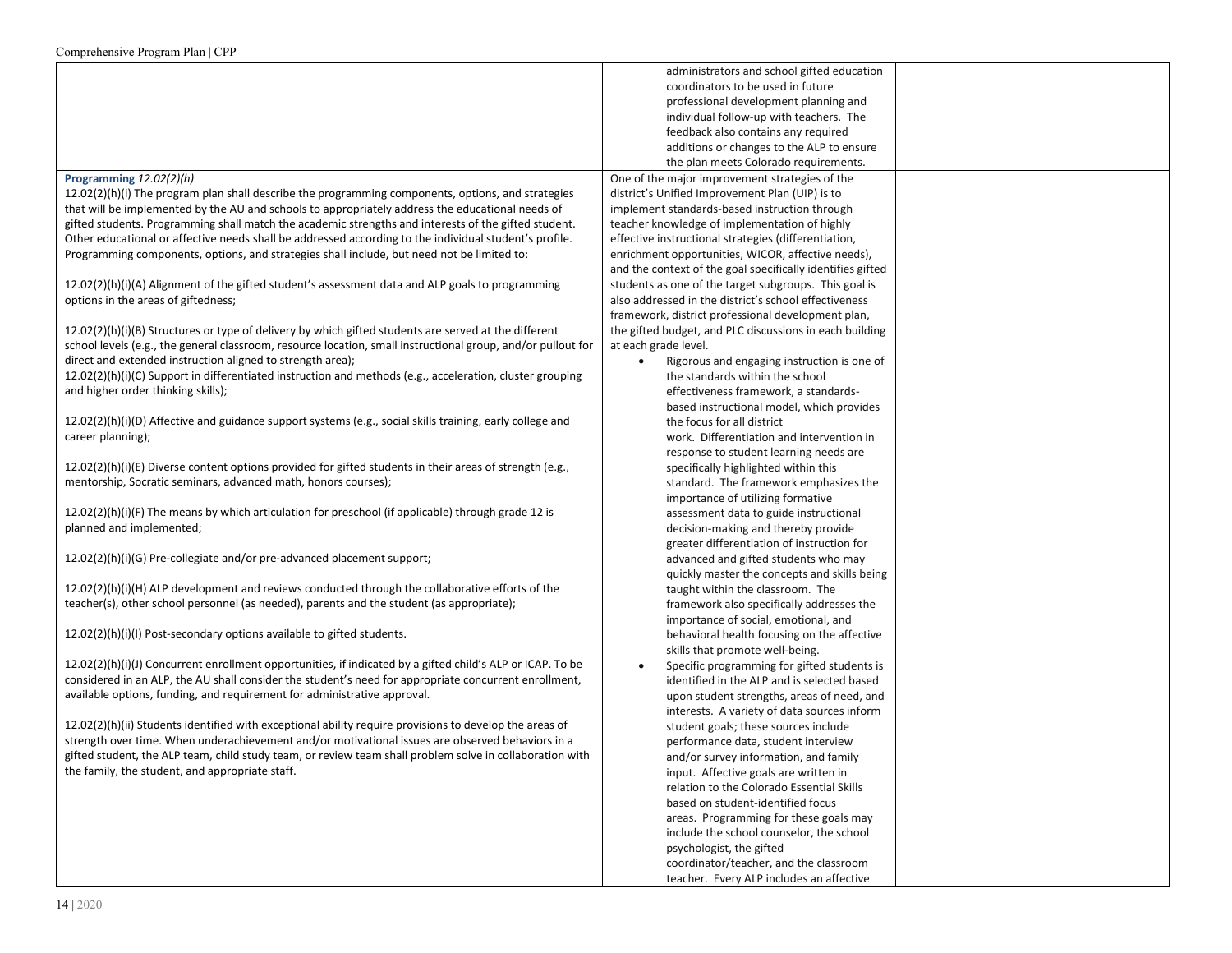| goal that either provides support for a          |
|--------------------------------------------------|
| need or an opportunity to acquire                |
| additional social-emotional and/or college       |
| and career readiness skills.                     |
| Because the ALP represents a                     |
| comprehensive perspective of student             |
| strengths and needs, it is vital that the plan   |
| be developed as a collaborative effort           |
| between those providing the specific             |
| instruction and support. Grade                   |
| level/content area teachers, related arts        |
| teachers, school counselors, school              |
| psychologists, gifted education                  |
| coordinators/teachers, and administrators        |
| work together through varying processes          |
| to ensure the ALP targets student                |
| strengths, interests, and needs. Families        |
| participate in providing input through           |
| surveys, interviews, and involvement at          |
| ALP meetings. As students transition from        |
| one grade level to another, programming          |
| needs/options evolve, and the appropriate        |
| changes are reflected in the ALP which           |
| transitions with them.                           |
| The district provides a variety of               |
| programming options for the varied areas         |
| of giftedness at different levels of schooling   |
| (elementary, middle, and high school). At        |
| all levels, gifted programming is provided       |
| within the following structures: classroom       |
| with flexible grouping, cluster grouping,        |
| and magnet classrooms. Teachers                  |
| differentiate instruction by compacting the      |
| curriculum, targeting critical thinking skill    |
| development, content extension activities,       |
| and subject-based acceleration (as               |
| appropriate). Pre-assessment of skills           |
| supports this differentiation, and students      |
| have opportunities to demonstrate their          |
| knowledge through assessment                     |
| alternatives and varied choices for product      |
| demonstration and evidence of learning.          |
| Direct instruction in the art areas (music       |
| and visual arts) is provided and/or available    |
| at all levels, and direct instruction in the art |
| area (drama) is available at the secondary       |
| level.                                           |
| Affective guidance emphasizes personal           |
| skills, entrepreneurial skills,                  |
| civic/interpersonal skills, and professional     |
| skills as outlined in the Colorado Essential     |

Skills which are part of the Colorado

Academic Standards.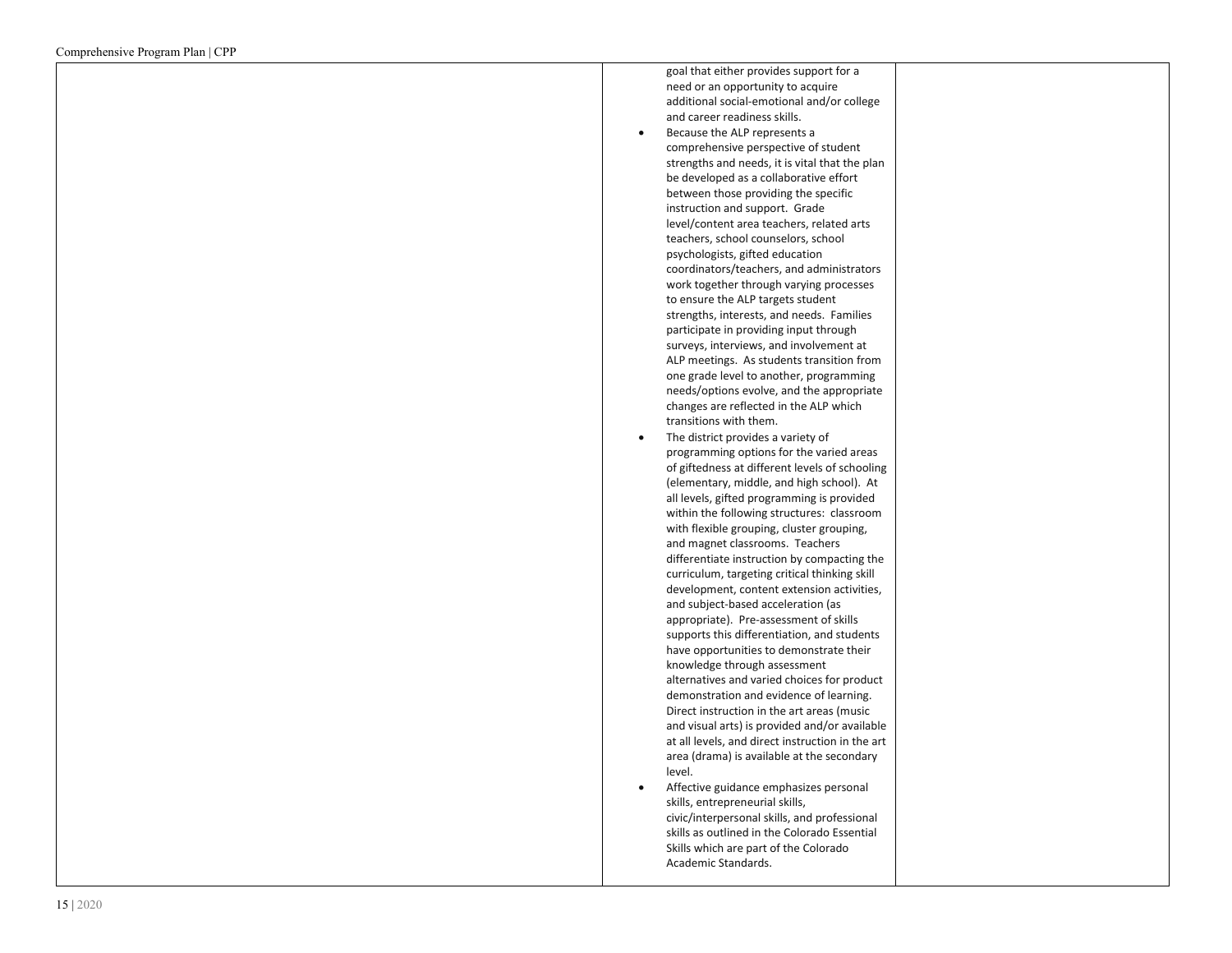| At the elementary level, teachers utilize<br>differentiation options in core resource<br>materials and supplemental curriculums to<br>provide standards-based instruction when<br>students need extension of the grade level<br>materials. These curriculums integrate<br>additional opportunities for problem-<br>solving and inquiry-based<br>learning. Students have opportunities to<br>explore their interests through extended<br>learning opportunities and content<br>extensions, frequently applying academic<br>standards within and across disciplines.<br>In<br>the talent areas, programming options<br>include participation in the<br>following: direct instruction in art and |  |
|-----------------------------------------------------------------------------------------------------------------------------------------------------------------------------------------------------------------------------------------------------------------------------------------------------------------------------------------------------------------------------------------------------------------------------------------------------------------------------------------------------------------------------------------------------------------------------------------------------------------------------------------------------------------------------------------------|--|
| music, competitions (art, music, robotics),<br>select choir, and art clubs. Student Council<br>and mentorship roles strengthen the<br>leadership skills of elementary students,<br>and career and college planning is<br>introduced as students learn the skills of                                                                                                                                                                                                                                                                                                                                                                                                                           |  |
| time management, study skills, and<br>exploration of future goals and<br>aspirations. Students also receive guidance<br>and support through small group<br>instruction and/or lunch groups in<br>understanding the emotional intensities                                                                                                                                                                                                                                                                                                                                                                                                                                                      |  |
| that can be a factor of giftedness. Students<br>also have the opportunity to participate in<br>enrichment coursework through online<br>classes, including foreign language and<br>coding.                                                                                                                                                                                                                                                                                                                                                                                                                                                                                                     |  |
| Middle school programming includes the<br>options described above, but subject-based<br>acceleration occurs through specific course<br>placement (i.e. advanced and honors<br>classes). You Science is introduced to<br>students in middle school. This tool<br>provides them the opportunity to complete<br>more in-depth interest inventories as they<br>further develop their areas of<br>focus. Programming options in the talent<br>areas also include band, honor band, choir,<br>honor choir, solo and ensemble                                                                                                                                                                        |  |
| competitions, 2d art, 3d art, and theater<br>classes. Additional guidance is provided<br>through small group instruction with<br>counselors and gifted education teachers in<br>effective communication and relationship<br>skills which represent a major challenge of<br>young adolescence.                                                                                                                                                                                                                                                                                                                                                                                                 |  |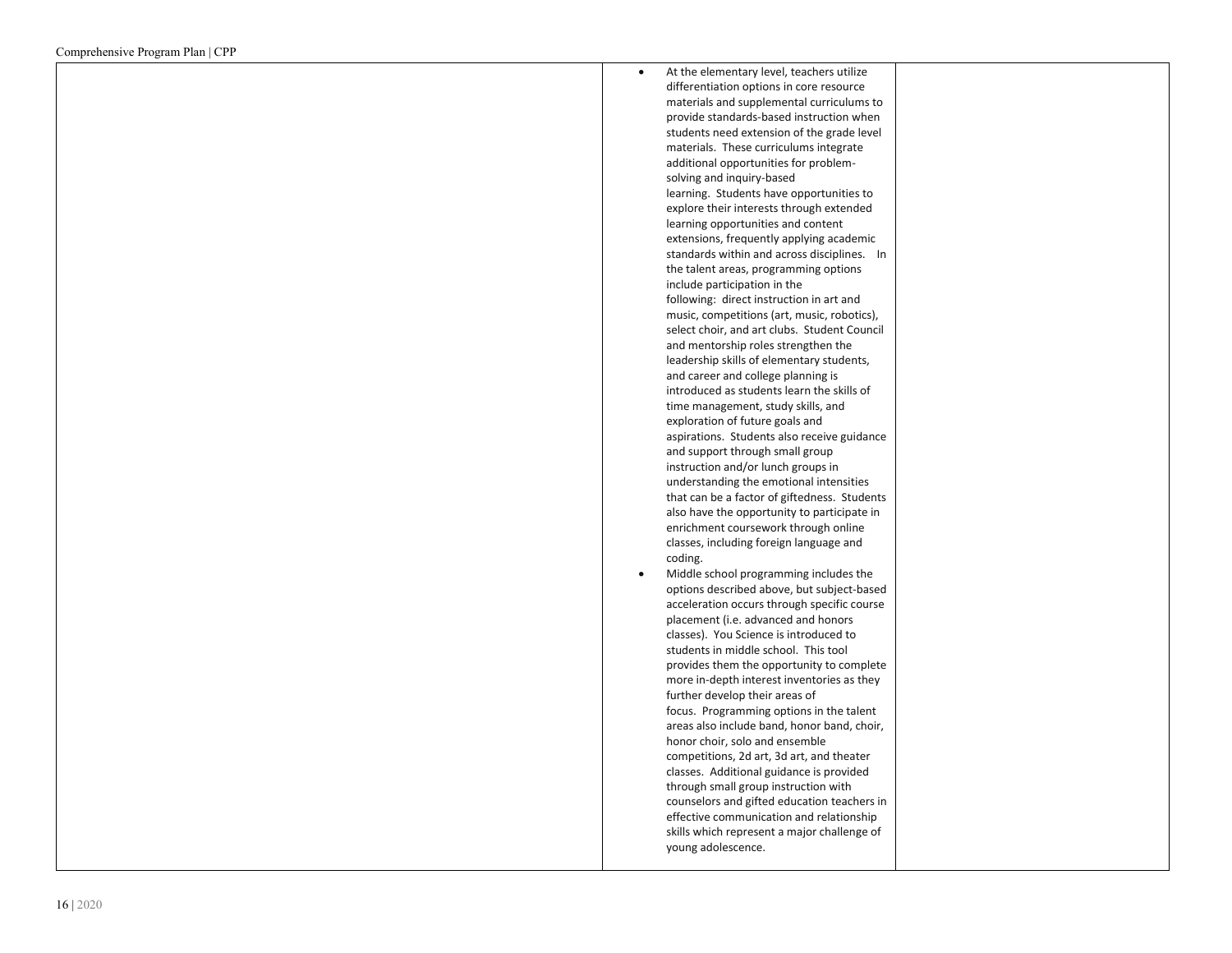| As students enter high school,                                             |  |
|----------------------------------------------------------------------------|--|
| programming options further expand to                                      |  |
| include additional online courses,                                         |  |
| Advanced Placement (AP)/Honors courses,                                    |  |
| and concurrent enrollment                                                  |  |
| opportunities. Participation in debate,                                    |  |
| DECA, and/or JROTC offers high school                                      |  |
| students the opportunity to experience                                     |  |
| leadership at a deeper level, and AP                                       |  |
| courses for the arts are available in music                                |  |
| theory and studio art. College and career                                  |  |
| planning has great emphasis in high school.                                |  |
| Internships empower students to                                            |  |
| experience potential career options, and                                   |  |
| independent study courses allow students                                   |  |
| to take their research to much greater                                     |  |
| depths. High school programming also                                       |  |
| includes many Career and Technical                                         |  |
| Education (CTE) courses to help expose                                     |  |
| students to future career clusters and                                     |  |
| pathways. Students can take Project Lead                                   |  |
| the Way (STEM) courses in the engineering<br>and biomedical pathways (more |  |
| information below). Additional CTE course                                  |  |
| offerings include: Teacher Cadet, culinary                                 |  |
| arts, computer science, and                                                |  |
| manufacturing. Students utilize the                                        |  |
| Naviance system as they develop their                                      |  |
| ICAP, and they begin to explore potential                                  |  |
| colleges, learning more about the specific                                 |  |
| application processes for seeking                                          |  |
| acceptance to each. PSAT and SAT                                           |  |
| assessment programs are implemented at                                     |  |
| 9th, 10th, and 11th grades, and this                                       |  |
| information is integrated into the                                         |  |
| ICAP. School counselors and the gifted                                     |  |
| education teacher work with students to                                    |  |
| provide additional support and guidance                                    |  |
| (through small groups, lunch groups, and                                   |  |
| one-on-one support) in developing                                          |  |
| personal and social competence. More                                       |  |
| information about programming options at                                   |  |
| the high school level can be found in the                                  |  |
| Fountain-Fort Carson High School                                           |  |
| Handbook located on their website:                                         |  |
| https://www.ffc8.org/FFCHS.                                                |  |
| In 2014, the district received a STEM grant                                |  |
| that has provided significant resources and                                |  |
| learning opportunities in target                                           |  |
| schools. Project Lead the Way has become                                   |  |
| an integral component of high school and                                   |  |
| middle school STEM instruction and                                         |  |
| significantly impacted the provision of                                    |  |
| quality professional development for                                       |  |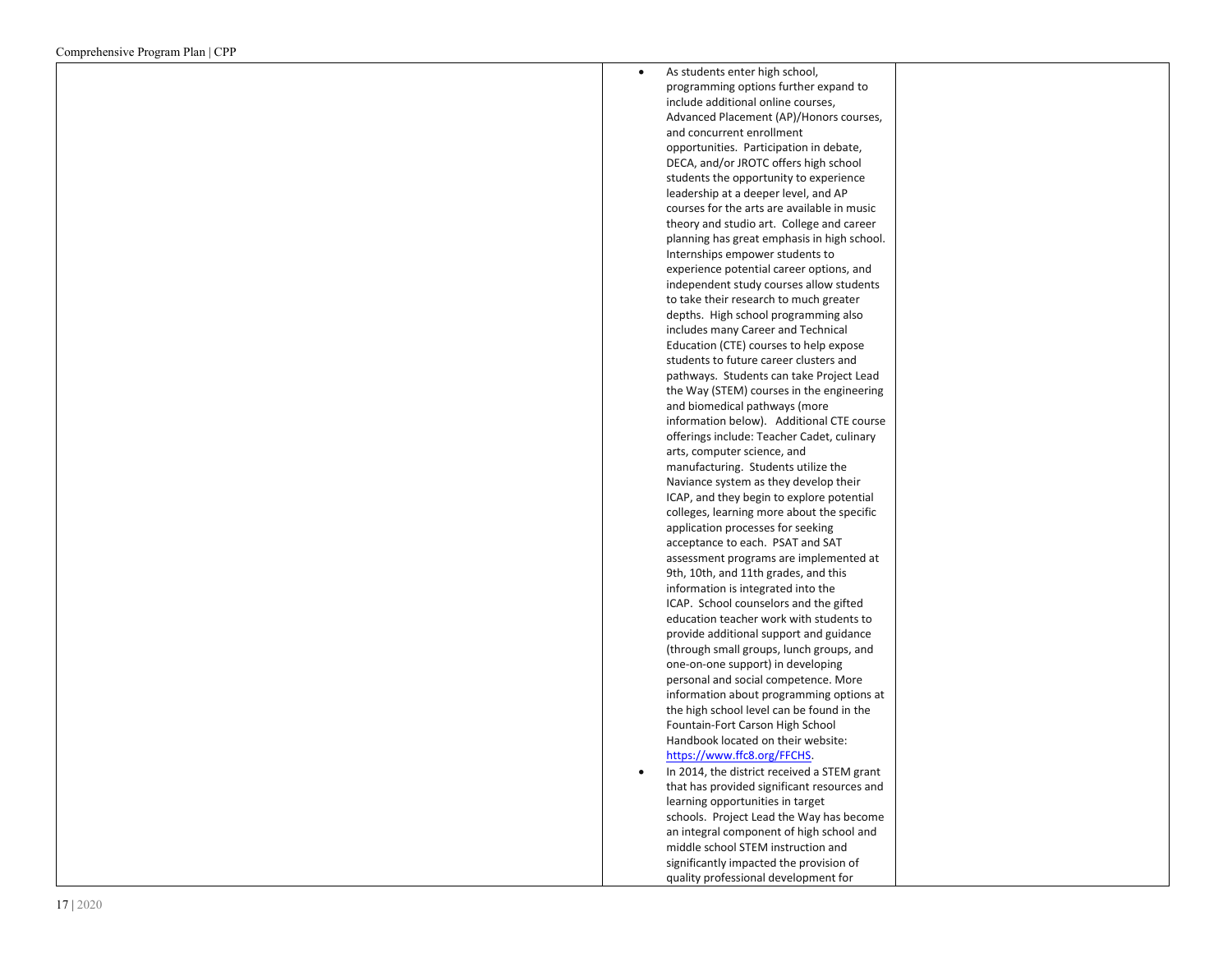| teachers. Elementary, middle, and high        |
|-----------------------------------------------|
| school educators work to align and            |
| combine their instructional efforts as        |
| demonstrated in the annual district STEM      |
| competition each spring, an activity which    |
| includes all schools in exercising            |
| mathematical problem-solving and              |
| engineering design principles. The district   |
| has utilized gifted funds to purchase         |
| Engineering is Elementary materials and       |
| allowed schools to request additional funds   |
| for the school to purchase robotics           |
| materials. These resources are utilized       |
| both during the school day and through        |
| popular after-school extension                |
| activities/clubs.                             |
| The district also provides gifted             |
| programming opportunities beyond the          |
| typical school day. After school clubs and    |
| activities are consistently implemented       |
| across the district. These clubs include      |
| many areas of student interest, such as       |
| book club, math club, STEM, robotics,         |
| technology, chess, art, creative writing, and |
| drama to name a few. The after school         |
| activities are supported with gifted funds,   |
| and they provide additional and diverse       |
| learning opportunities for students.          |
| Enrichment courses have also been added       |
| to the summer school program. At the          |
| elementary and middle school level,           |
| students can enroll in humanities or STEM     |
| courses which integrate project-based         |
| learning opportunities for students to        |
| extend these areas of interest. For           |
| students entering or already in high school,  |
| summer school provides an opportunity for     |
| students to take coursework to accelerate     |
| their learning (math) or complete required    |
| credits (health) to provide students with     |
| more flexibility in their school year         |
| schedules.                                    |
| In some cases, the programming options        |
| described above are not adequate to           |
| address the learning needs of gifted          |
| students; students may demonstrate            |
| underachievement or inadequate                |
| growth/progress. In these situations, the     |
| teacher(s) may refer the student to the       |
| building MTSS team for further review and     |
| intervention. These interventions are then    |
| reflected in the student's ALP, and progress  |
| is monitored for effectiveness of             |
| intervention.                                 |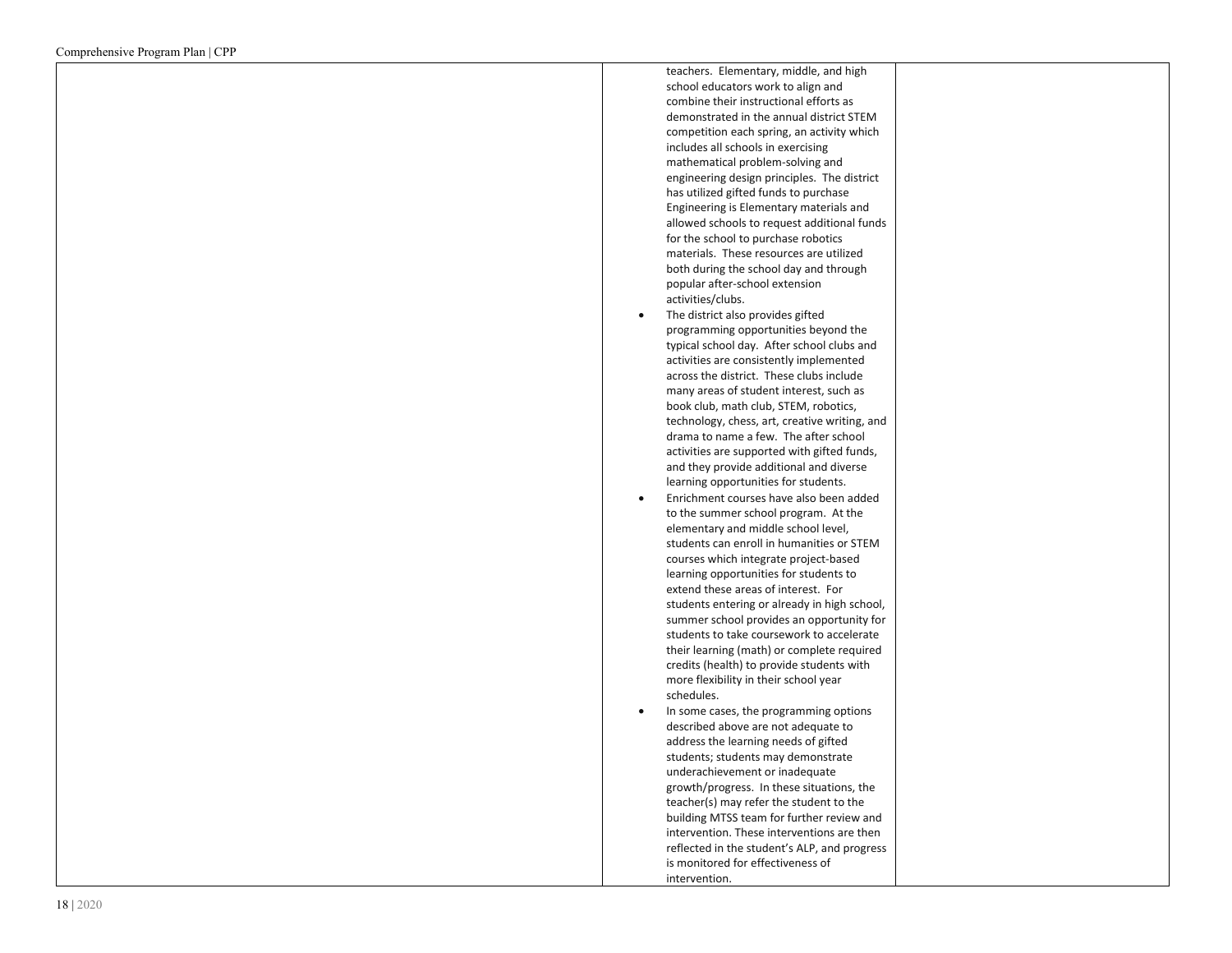| $\epsilon$ comprendition $\epsilon$ is a region in the $\epsilon$ region in $\epsilon$              |                                                                              |                                                  |
|-----------------------------------------------------------------------------------------------------|------------------------------------------------------------------------------|--------------------------------------------------|
|                                                                                                     | The district has also established a process<br>$\bullet$                     |                                                  |
|                                                                                                     | to determine if grade-level acceleration is                                  |                                                  |
|                                                                                                     | an appropriate intervention. The                                             |                                                  |
|                                                                                                     | acceleration procedure is provided on the                                    |                                                  |
|                                                                                                     | district website (in the Family Resource                                     |                                                  |
|                                                                                                     | Documents on the Gifted Program page                                         |                                                  |
|                                                                                                     | and in the Gifted Handbook for staff). This                                  |                                                  |
|                                                                                                     | process has been implemented multiple                                        |                                                  |
|                                                                                                     | times, and grade-level acceleration has                                      |                                                  |
|                                                                                                     | been identified as an appropriate                                            |                                                  |
|                                                                                                     | intervention for several of these students.                                  |                                                  |
|                                                                                                     | To further support students as they<br>$\bullet$                             |                                                  |
|                                                                                                     | transition between school levels                                             |                                                  |
|                                                                                                     | (elementary to middle and middle to high),                                   |                                                  |
|                                                                                                     | building gifted coordinators have                                            |                                                  |
|                                                                                                     | collaborated to develop transition field                                     |                                                  |
|                                                                                                     | trips. 5th grade students and their gifted                                   |                                                  |
|                                                                                                     | coordinators travel to their respective                                      |                                                  |
|                                                                                                     | middle school to hear from 6th grade gifted                                  |                                                  |
|                                                                                                     | students about programming options at                                        |                                                  |
|                                                                                                     | the middle school level. The 5th grade                                       |                                                  |
|                                                                                                     | students meet in small groups with several                                   |                                                  |
|                                                                                                     | 6th grade students to hear answers to pre-                                   |                                                  |
|                                                                                                     | submitted questions about middle school                                      |                                                  |
|                                                                                                     | and then have the opportunity to ask                                         |                                                  |
|                                                                                                     | additional questions. The middle school                                      |                                                  |
|                                                                                                     | gifted coordinator also has the opportunity                                  |                                                  |
|                                                                                                     | to meet the incoming students and provide                                    |                                                  |
|                                                                                                     | them with information about his/her role<br>and how he/she can support them. |                                                  |
|                                                                                                     | A similar field trip occurs for 8th grade<br>$\bullet$                       |                                                  |
|                                                                                                     | students getting ready to transition to high                                 |                                                  |
|                                                                                                     | school. 8th grade students from both                                         |                                                  |
|                                                                                                     | middle schools attend a field trip to                                        |                                                  |
|                                                                                                     | Fountain-Fort Carson High School to get a                                    |                                                  |
|                                                                                                     | tour of the school, learn about advanced                                     |                                                  |
|                                                                                                     | classes, hear about specific opportunities                                   |                                                  |
|                                                                                                     | for gifted students, and meet the high                                       |                                                  |
|                                                                                                     | school gifted facilitator. This field trip is                                |                                                  |
|                                                                                                     | again conducted in a small group setting                                     |                                                  |
|                                                                                                     | and is led by high school students.                                          |                                                  |
|                                                                                                     | Additional information regarding transition                                  |                                                  |
|                                                                                                     | needs and course recommendations is also                                     |                                                  |
|                                                                                                     | communicated between building gifted                                         |                                                  |
|                                                                                                     | coordinators and through the end of year                                     |                                                  |
|                                                                                                     | Advanced Learning Plan.                                                      |                                                  |
| Evaluation and Accountability Procedures 12.02(2)(i)                                                | Gifted student performance data is embedded in                               | Beginning in February 2021, a family survey will |
| The comprehensive program plan shall describe the AU's procedures for evaluation and accountability | Fountain-Fort Carson's Unified Improvement Plan                              | be developed and utilized for families to        |
| including, but not limited to:                                                                      | (UIP), and gifted education assurances are reported on                       | provide feedback on gifted programming. The      |
|                                                                                                     | the UIP. Multiple data sources provide ongoing                               | survey will be revised and provided to families  |
| 12.02(2)(i)(i) Unified improvement plan addendum methods by which gifted student performance is     | progress monitoring of student growth.                                       | in February of each subsequent year. The         |
| monitored and measured for continual learning progress and how such methods align with the state    | These data sources include Illuminate                                        | Coordinator for Gifted Education will            |
| accreditation process (e.g., annual UIP gifted education addendum, multi-district/BOCES summary,    | interim assessments, district common                                         | collaborate with building gifted coordinators to |
| intervention progress monitoring data sources, ALP goals, and performance, district, and/or state   | assessments for English Language Arts                                        | develop the survey questions. The Coordinator    |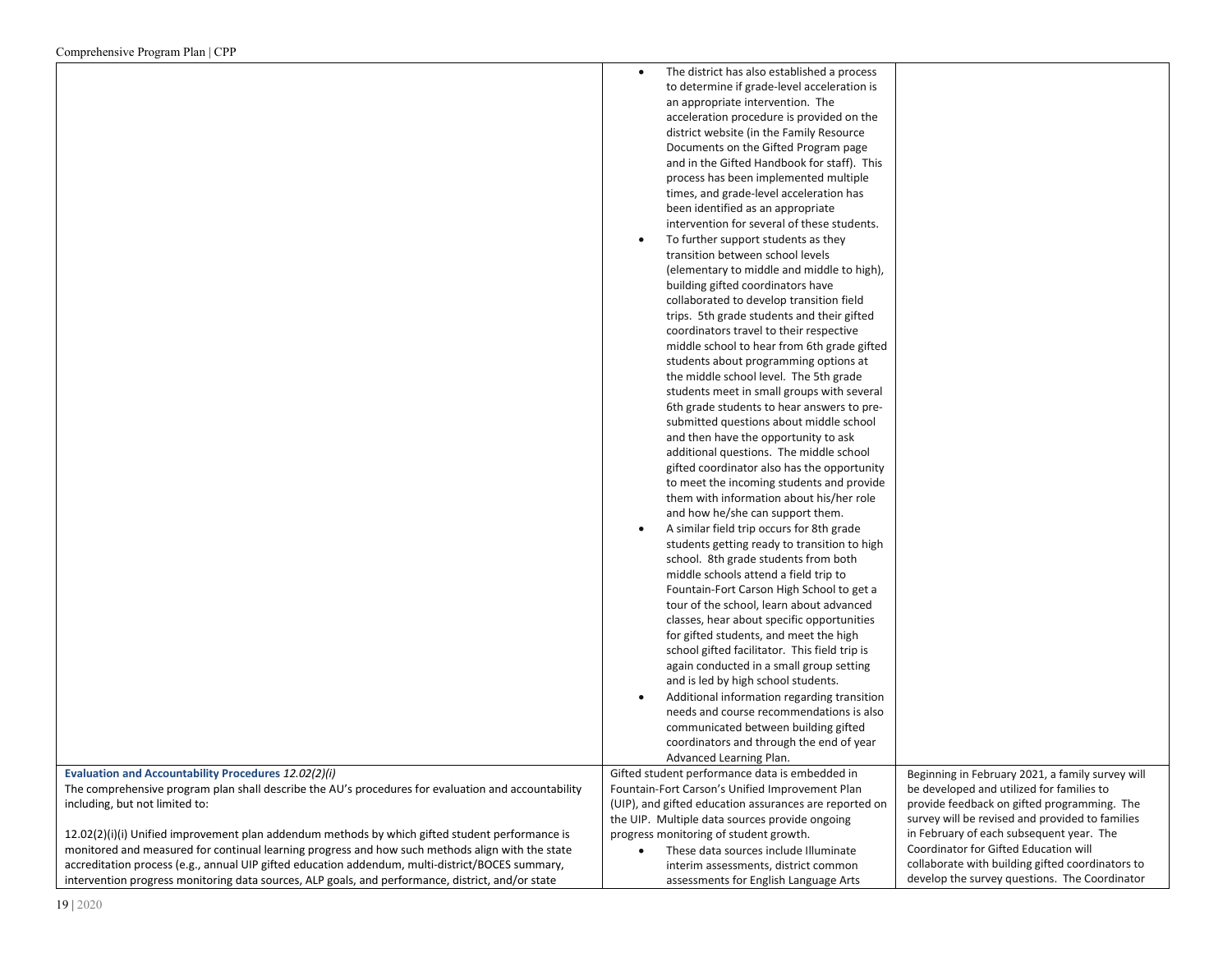#### Comprehensive Program Plan | CPP

assessment data). These methods include UIP elements such as annual gifted student performance target(s) and an action plan to meet the target(s) and a timeline to report on progress toward targets;

12.02(2)(i)(ii) Methods by which student affective growth is monitored and measured for continual development (e.g., rubrics for personal journals and anecdotal data, student surveys, demonstration of self-advocacy, and student career and/or college plans);

12.02(2)(i)(iii) Methods for ensuring that gifted student performance (achievement and growth) and reporting are consistent with state accreditation and accountability requirements (i.e., disaggregation of state assessment data for gifted students, identification of discrepancies in the data, goal setting and demonstration of achievement and growth); and

12.02(2)(i)(iv) Methods for self-evaluation of the gifted program including a schedule for periodic feedback and review (e.g., review of gifted policy, goals, identification process, programming components, personnel, budget and reporting practices, and the impact of gifted programming on student achievement and progress); and

12.02(2)(i)(v) Methods by which parents, educators, and other required persons are informed about the methods described in 12.02(2)(i)(i-iv) above.

(ELA), grading rubrics, portfolios, curriculum-based measurements/formative assessments, class grades, and state assessments (CMAS, SAT, PSAT). This data is analyzed at both the district and building levels to determine annual performance targets, develop action plans to meet these targets, and define a timeline by which to report progress towards the targets. Performance data for gifted students is disaggregated for the following sub-groups: students qualifying for free and reduced lunch, gender, ethnicity, students identified as English language learners, and students identified as twiceexceptional.

- Illuminate interim assessments for reading and math are administered at the beginning, middle and end of year to provide analysis of student achievement and growth throughout the year. The district ELA assessment is given in the fall and spring to provide feedback to both students and teachers regarding student progress and instructional needs in reading and writing.
- Portfolios of student work are collected throughout the year to demonstrate student conceptual understanding and application of learning (this is particularly evident in the areas of writing and visual arts). Beginning in the 2020-2021 school year, students in middle and high school will measure their ALP goals by evaluating a portfolio of work using a rubric aligned to college and career readiness skills. Rubrics and checklists are used throughout the year to evaluate student acquisition of learning targets in the areas of mathematics, ELA, social studies, and science.
- As part of an effective teaching and learning cycle, teachers in Fountain-Fort Carson utilize the Colorado Academic Standards to identify clear learning targets and set measurable success criteria. Instruction is collaboratively planned, and formative assessment is incorporated throughout the instructional process to determine student acquisition of the target and potential differentiation needs. These formative assessments are frequently developed in collaborative teacher teams and then analyzed by grade

for Gifted Education will be responsible for distributing the survey to families of gifted students within the district. The goal will be to get a participation rate of at least 50% on each family survey. Feedback will then be applied to develop at least one future programming goal with accompanying action steps each spring.

Beginning in the 2020-2021 school year, a student survey will be developed and utilized for students to provide feedback on gifted programming. The survey will be given to all gifted students in the third quarter of each year to provide feedback on programming from the current year and ideas for improvements. The Coordinator for Gifted Education will collaborate with building gifted coordinators to develop the survey questions and provide the survey to students. The goal will be to get a participation rate of at least 80% on each student survey. Feedback will then be applied to develop at least one future programming goal and accompanying action steps each spring.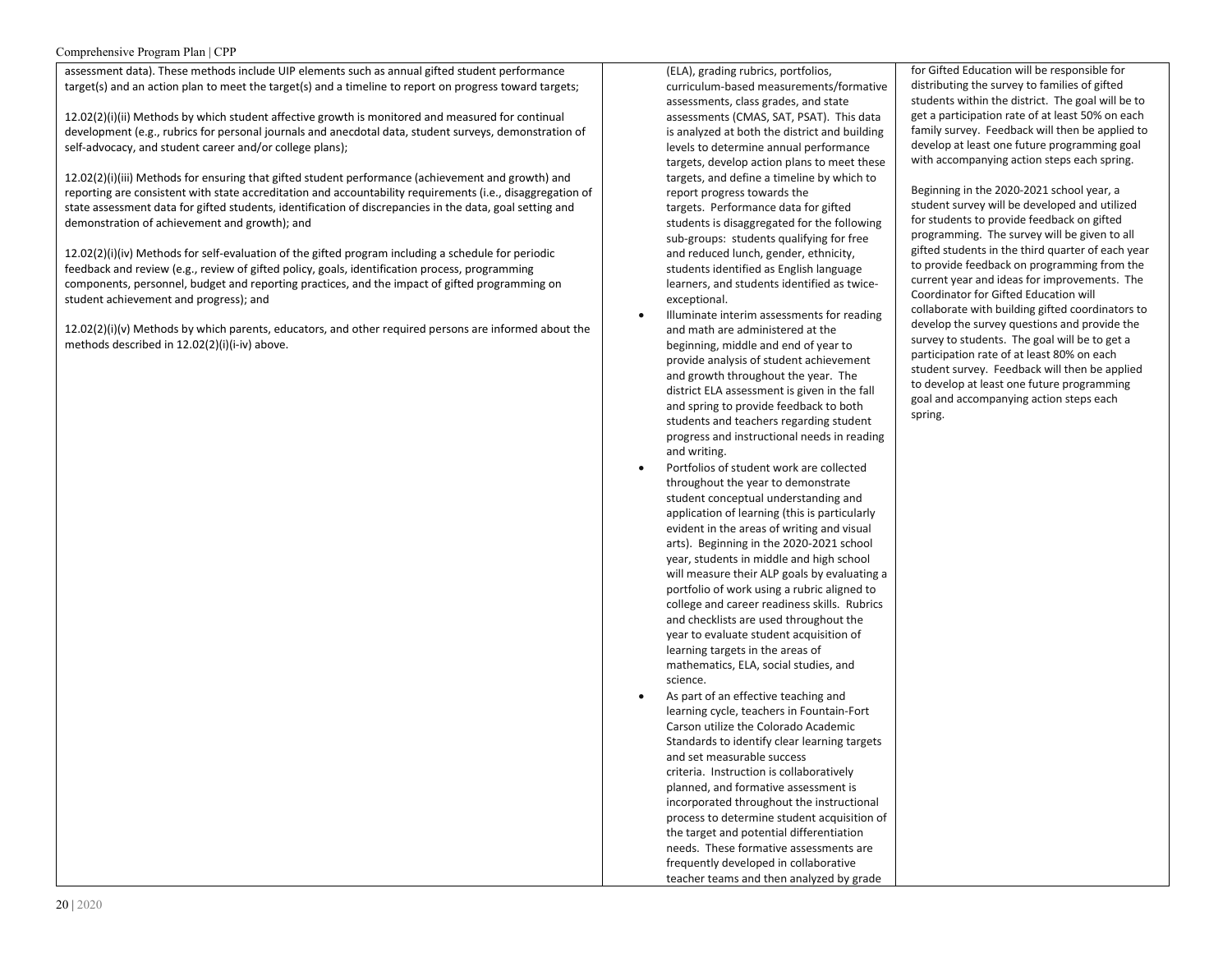level/content level teams to evaluate student learning and determine future instruction. The continual growth of all students is the bar by which success is measured. • Affective growth for gifted students is also

- a priority. This is measured and monitored through student surveys and the individual student's affective goal in the Advanced Learning Plan and/or Individual Career and Academic Plan. The bi -annual district student climate survey also serves as a source of data to analyze gifted students' affective needs.
- Student performance and growth results are reported to stakeholders throughout the year. Parents receive a report card at the end of each quarter, and regular progress reports are sent home at least every 4 weeks. Following state assessment, parents receive the state parent report detailing their student's performance (and growth when applicable). The Advanced Learning Plan (ALP) is developed in the fall, and progress towards ALP goals is monitored at February parent/teacher conferences and officially reported at the end of the school year. Each school has an Accreditation Committee which reviews the achievement and growth data for students throughout the school year; this includes disaggregated data indicating the performance of gifted students (when applicable). The District Accreditation Committee also reviews gifted student performance data each year.
- At the secondary level, additional resources guide the evaluation and accountability component. Many gifted students participate in Advanced Placement (AP) courses which culminate in the completion of the AP exam. These results provide another source of data analysis demonstrating student achievement and learning. Concurrent enrollment opportunities are also provided to secondary students, and student grades and course completion are analyzed to determine achievement. The Individual Career and Academic Plan (ICAP) provides each individual student with an evaluation of performance and goal -setting tasks to plan future learning. Fountain -Fort Carson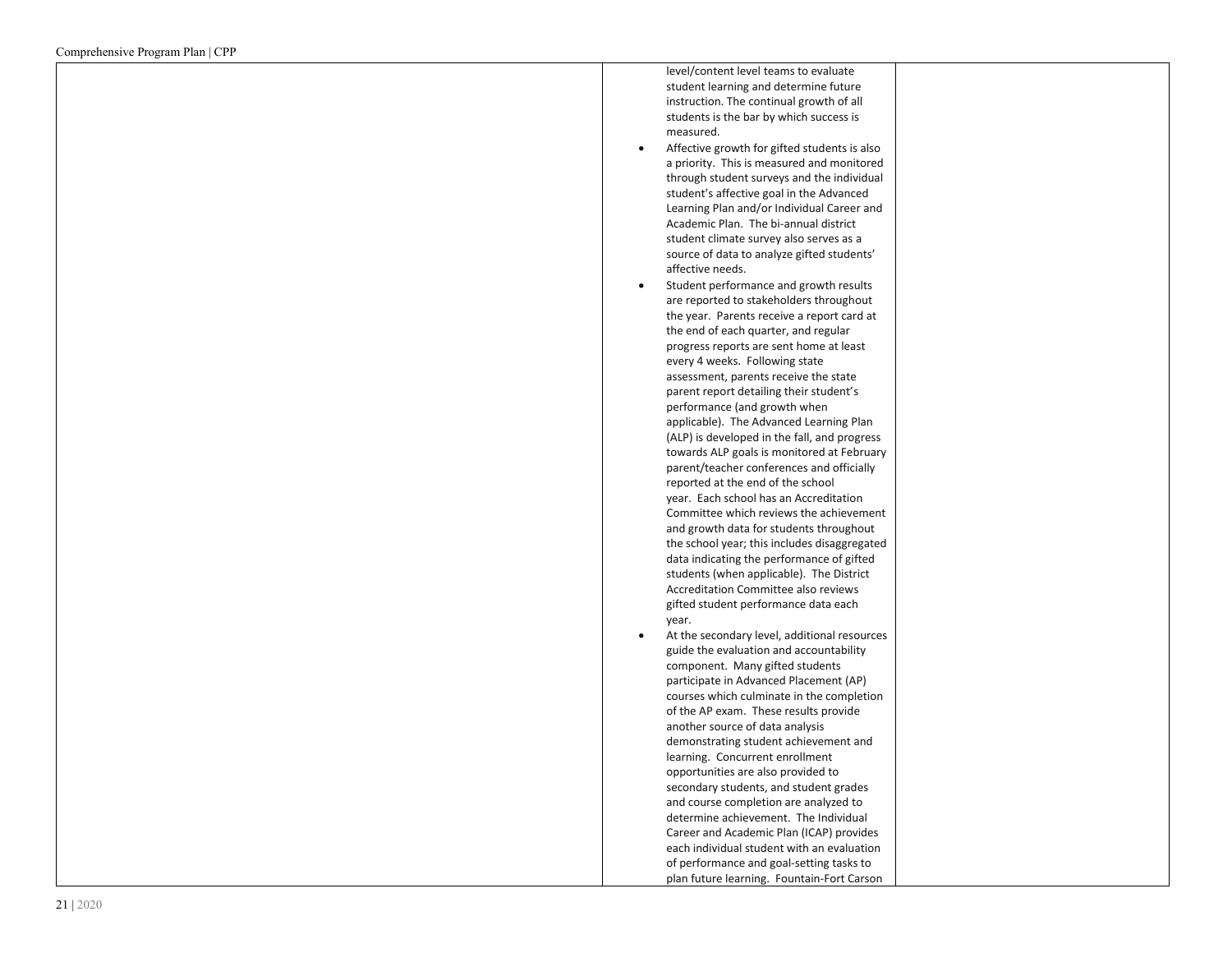|                                                                                                           | utilizes the Naviance system to provide all                                |  |
|-----------------------------------------------------------------------------------------------------------|----------------------------------------------------------------------------|--|
|                                                                                                           | secondary students with this opportunity                                   |  |
|                                                                                                           | to monitor their learning and set their own                                |  |
|                                                                                                           | learning targets.                                                          |  |
|                                                                                                           | Fountain-Fort Carson continually evaluates<br>$\bullet$                    |  |
|                                                                                                           | the gifted program and seeks opportunities                                 |  |
|                                                                                                           | for improvement. Each school in the                                        |  |
|                                                                                                           | district has a Gifted Coordinator as well as                               |  |
|                                                                                                           | an administrator who is assigned to                                        |  |
|                                                                                                           | supervise program implementation in the                                    |  |
|                                                                                                           | building. This group meets throughout the                                  |  |
|                                                                                                           | year to review program elements, receive                                   |  |
|                                                                                                           | and provide professional development, and                                  |  |
|                                                                                                           | network to increase programming                                            |  |
|                                                                                                           | opportunities and knowledge across the                                     |  |
|                                                                                                           | district.                                                                  |  |
|                                                                                                           | In 2015, the Colorado Department of<br>$\bullet$                           |  |
|                                                                                                           | Education (CDE) completed the Colorado                                     |  |
|                                                                                                           | Gifted Education Review (C-GER) for the                                    |  |
|                                                                                                           | district. Through this process, the district                               |  |
|                                                                                                           | completed a thorough program Self-                                         |  |
|                                                                                                           | Evaluation which, in combination with the                                  |  |
|                                                                                                           | C-GER report, has provided a guide for                                     |  |
|                                                                                                           | program improvement efforts. In                                            |  |
|                                                                                                           | September of 2016, each building                                           |  |
|                                                                                                           | completed another self-evaluation to                                       |  |
|                                                                                                           | determine strengths and areas for                                          |  |
|                                                                                                           | improvement. The district also surveyed                                    |  |
|                                                                                                           | parents and students to gain stakeholder                                   |  |
|                                                                                                           | feedback and perspective. This information                                 |  |
|                                                                                                           | was reviewed by the advisory committee                                     |  |
|                                                                                                           | developing the Gifted Program Plan                                         |  |
|                                                                                                           | (advisory committee included parents,                                      |  |
|                                                                                                           | teachers, gifted coordinators, and building/                               |  |
|                                                                                                           | district administrators).                                                  |  |
|                                                                                                           | Staff are asked to provide feedback on<br>$\bullet$                        |  |
|                                                                                                           | gifted programming on annual district                                      |  |
|                                                                                                           | surveys. Additional goals for both district                                |  |
|                                                                                                           | and school gifted programming have been                                    |  |
|                                                                                                           | established in August of each subsequent                                   |  |
|                                                                                                           | school year by building gifted coordinators                                |  |
|                                                                                                           | and administrators based on feedback. The                                  |  |
|                                                                                                           | gifted program and new program goals<br>continue to be monitored by gifted |  |
|                                                                                                           |                                                                            |  |
|                                                                                                           | coordinators and building/district                                         |  |
|                                                                                                           | administrators at mid-year and end-of-year<br>for each academic year.      |  |
|                                                                                                           |                                                                            |  |
| Personnel 12.02(2)(j)                                                                                     | The district employees a 0.4 FTE district Coordinator                      |  |
| $12.02(2)(j)(i)$ The program plan shall describe the personnel who provide instruction, counseling,       | of Gifted Programming who is endorsed in gifted                            |  |
| coordination and other programming for gifted students. Personnel shall be knowledgeable in the           | education to administer and monitor the                                    |  |
| characteristics, differentiated instructional methods and competencies in the special education of gifted | implementation of the district's gifted program.                           |  |
| students. Qualified personnel with endorsement or an advanced degree in gifted education are              | Furthermore, the district Student Achievement                              |  |
|                                                                                                           | Department actively supports gifted programming.                           |  |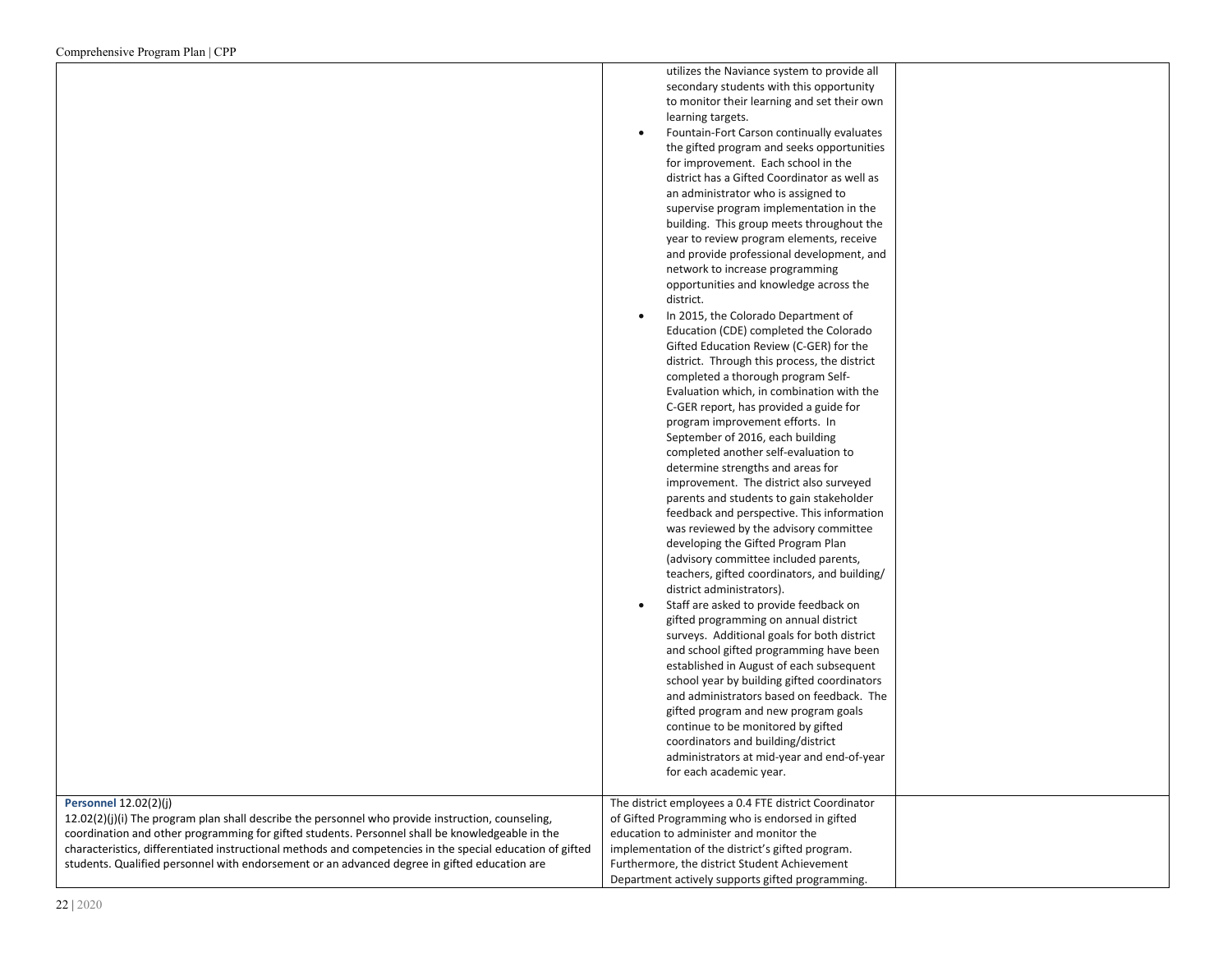# Comprehensive Program Plan | CPP

| preferred in specific programs and classrooms consisting of mainly gifted students. Beginning with the      | Across the district, each elementary school        |
|-------------------------------------------------------------------------------------------------------------|----------------------------------------------------|
| 2010-2011 school year, every AU shall employ or contract with a person who is responsible for:              | and Welte Education Center have a gifted           |
|                                                                                                             | education coordinator who receives a               |
| 12.02(2)(j)(i)(A) Management of the program plan;                                                           | stipend to support the implementation of           |
|                                                                                                             | gifted programming in their                        |
| 12.02(2)(j)(i)(B) Professional development activities, the purposes of which are:                           | building. There is also an administrator in        |
|                                                                                                             | each building assigned to oversee gifted           |
| 12.02(2)(j)(i)(B)(I) To improve and enhance the skills, knowledge and expertise of teachers and other       | programming for the school.                        |
| personnel who provide instruction and other supportive services to gifted students; and                     | At the secondary level, Fountain-Fort<br>$\bullet$ |
|                                                                                                             | Carson High School and Fountain Middle             |
| $12.02(2)(j)(i)(B)(II)$ To increase, to the extent practicable, the number of qualified personnel providing | School each have a 1.0 FTE gifted education        |
| instruction to gifted students.                                                                             | teacher/coordinator. A 0.5 FTE gifted              |
|                                                                                                             | education teacher/coordinator has been             |
| 12.02(2)(j)(ii) The AU shall make good faith effort to hire and retain on at least a halftime basis one     | assigned to Carson Middle School. The              |
| qualified person to administer and monitor the implementation of the AU's gifted program.                   | coordinators at both Fountain-Fort Carson          |
|                                                                                                             | High School and Fountain Middle School             |
| 12.02(2)(j)(iii) Administrative units should consider employing sufficient personnel for ALP writing and    | hold an endorsement in gifted education.           |
| monitoring, and differentiated instruction for gifted students.                                             | The district collaborates with area<br>$\bullet$   |
|                                                                                                             | universities to share information about            |
| $12.02(2)(j)(iv)$ Administrative units should collaborate with universities and colleges for the            | advanced degree programs which                     |
| development of qualified personnel.                                                                         | contribute to the development of qualified         |
|                                                                                                             | personnel, and one hundred percent of              |
| $12.02(2)(j)(v)$ Personnel responsible for the instruction and learning of gifted students in core academic | core academic teachers are highly qualified        |
| areas must meet the requirements under federal law for highly qualified teachers.                           | to teach in their content areas. Two               |
|                                                                                                             | secondary educators within District 8 have         |
| $12.02(2)(j)(vi)$ Paraprofessionals may serve in supportive roles, but may not be the sole instructional    | completed their master's degrees in gifted         |
| provider, nor may such paraprofessionals be funded using state gifted education funds.                      | education. No paraprofessionals are                |
|                                                                                                             | employed to support gifted programming.            |
| 12.02(2)(j)(vii) The program plan shall also indicate the content of and means by which the AU supports     | Gifted education coordinators meet<br>$\bullet$    |
| the acquisition and/or improvement of the knowledge and competencies of personnel through                   | approximately six to eight times per year to       |
| appropriate professional development relating to the instruction, programming and counseling for            | collaboratively develop and implement the          |
| gifted students. (e.g., induction and in-service programs, job-embedded training and coaching, gifted       | district's gifted program. Professional            |
| education workshops or institutes and college coursework). Key topics should include, but need not be       | development is provided for coordinators           |
| limited to, gifted characteristics and myths, differentiated instruction, affective needs, counseling,      | throughout the year, and they take this            |
| content instructional options and advanced curricular strategies (e.g., higher order thinking strategies).  | learning and resources back to their               |
|                                                                                                             | buildings to share with staff. Additionally,       |
|                                                                                                             | coordinators share feedback and                    |
|                                                                                                             | observation regarding professional                 |
|                                                                                                             | development needs in their building. This          |
|                                                                                                             | information is utilized to develop and             |
|                                                                                                             | implement district level training                  |
|                                                                                                             | opportunities. Recent topics of these              |
|                                                                                                             | trainings are as follows: characteristics of       |
|                                                                                                             | gifted students, differentiation strategies,       |
|                                                                                                             | meeting the social-emotional needs of              |
|                                                                                                             | gifted students, standards-aligned ALPs,           |
|                                                                                                             | inquiry-based learning opportunities,              |
|                                                                                                             | STEM, underachievement, perfectionism,             |
|                                                                                                             | and understanding nonverbal                        |
|                                                                                                             | ability. Professional development is               |
|                                                                                                             | provided in the evenings and occasionally          |
|                                                                                                             | during the school day. Continuing                  |
|                                                                                                             | education credits are provided for                 |
|                                                                                                             | completing training, and substitute                |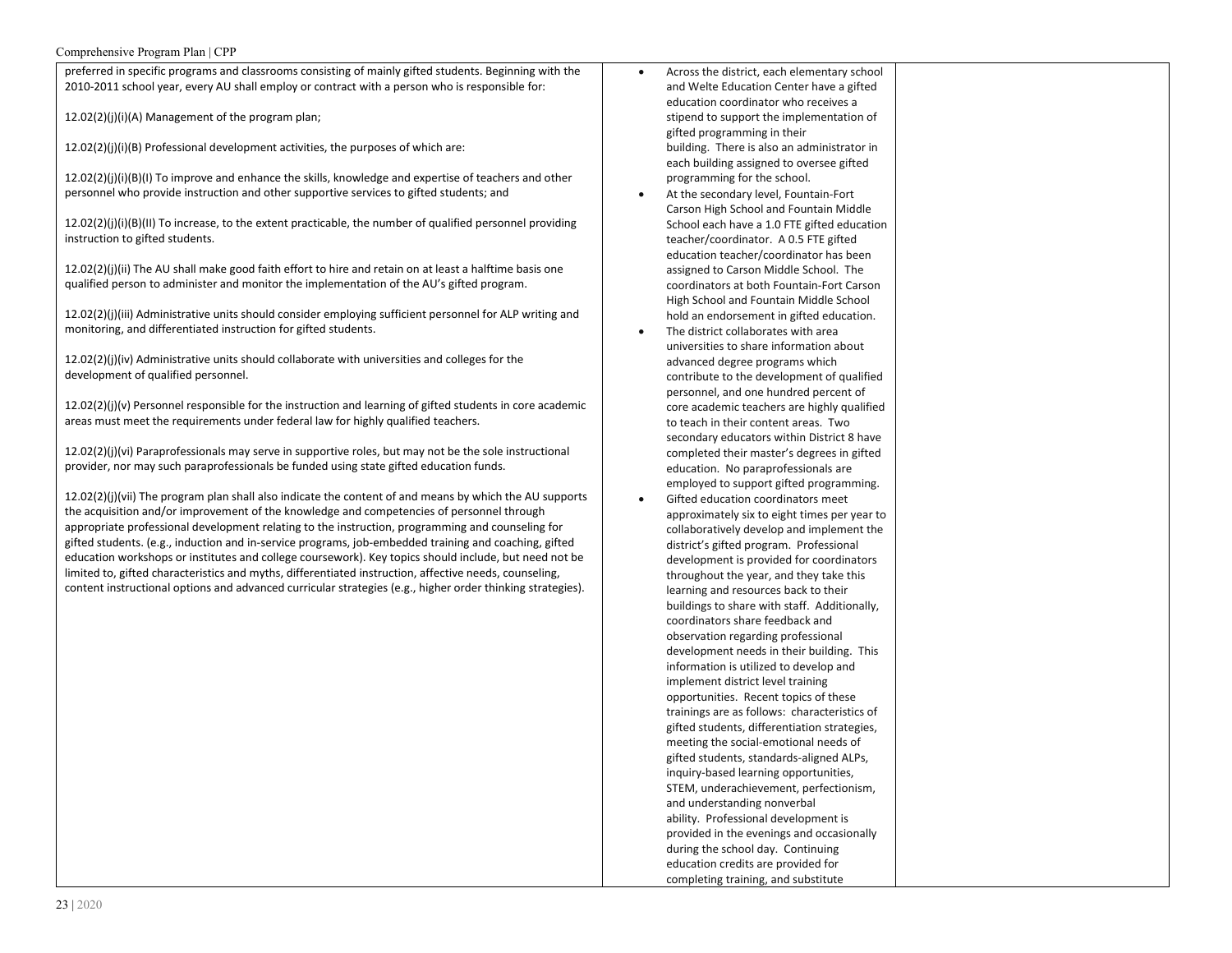|                                                                                                           | coverage is provided, as necessary. Gifted                      |  |
|-----------------------------------------------------------------------------------------------------------|-----------------------------------------------------------------|--|
|                                                                                                           | education coordinators, classroom                               |  |
|                                                                                                           | teachers, school counselors, and                                |  |
|                                                                                                           |                                                                 |  |
|                                                                                                           | administrators are all involved in these                        |  |
|                                                                                                           | learning opportunities. All professional                        |  |
|                                                                                                           | development is provided in alignment with                       |  |
|                                                                                                           | the gifted program plan and the UIP.                            |  |
|                                                                                                           | The district also participates in regional and                  |  |
|                                                                                                           |                                                                 |  |
|                                                                                                           | state professional development                                  |  |
|                                                                                                           | offerings. The district sends multiple                          |  |
|                                                                                                           | building gifted coordinators to the CAGT                        |  |
|                                                                                                           | conference each October. Additional                             |  |
|                                                                                                           | regional professional development                               |  |
|                                                                                                           | offerings are provided each year, and                           |  |
|                                                                                                           |                                                                 |  |
|                                                                                                           | District 8 always sends multiple teacher                        |  |
|                                                                                                           | representatives to these trainings. Recent                      |  |
|                                                                                                           | training topics have included                                   |  |
|                                                                                                           | underachievement, literacy strategies for                       |  |
|                                                                                                           | elementary students, secondary ALPs,                            |  |
|                                                                                                           | curiosity, and differentiation using depth                      |  |
|                                                                                                           |                                                                 |  |
|                                                                                                           | and complexity.                                                 |  |
|                                                                                                           | As teachers attend professional<br>$\bullet$                    |  |
|                                                                                                           | development to refine their skills in                           |  |
|                                                                                                           | differentiation strategies, inquiry-based                       |  |
|                                                                                                           | learning, student facilitated learning,                         |  |
|                                                                                                           | affective needs of gifted students, etc.,                       |  |
|                                                                                                           | they more effectively meet the needs of                         |  |
|                                                                                                           | their students. Administrators receive                          |  |
|                                                                                                           |                                                                 |  |
|                                                                                                           | regular reports indicating the training in                      |  |
|                                                                                                           | which their staff has participated; this                        |  |
|                                                                                                           | allows administrators to provide targeted                       |  |
|                                                                                                           | feedback to teachers regarding                                  |  |
|                                                                                                           | implementation of strategies supporting                         |  |
|                                                                                                           | gifted students. The Gifted Handbook,                           |  |
|                                                                                                           | which is provided on the district staff                         |  |
|                                                                                                           |                                                                 |  |
|                                                                                                           | website, serves as a compilation of                             |  |
|                                                                                                           | information and resources and also                              |  |
|                                                                                                           | supports gifted education programming.                          |  |
| Budget 12.02(2)(k)                                                                                        | Fountain-Fort Carson School District submits an                 |  |
| $12.02(2)(k)(i)$ The AU shall include in the annual plan a budget for gifted education which reflects the | annual budget for gifted education. The district has            |  |
| collaborative efforts of the AU and cost of implementing the program elements and the student goals       | also applied for and been awarded the Universal                 |  |
| stated in the annual comprehensive program plan. The budget shall detail the funding committed by the     | Screening and Highly Qualified Personnel Grant for the          |  |
| AU and funding requested from the Department. Funding committed by the AU shall be an amount              | past several years. Additionally, for each year since           |  |
|                                                                                                           |                                                                 |  |
| determined by the AU to contribute towards the AU's gifted student education program described in         | 2016-2017, the district has contributed more than               |  |
| the AU's program plan. Funds requested from the Department may be used for:                               | 60% of the total budget. These state and contributing           |  |
|                                                                                                           | district funds are used to support the program plan in          |  |
| 12.02(2)(k)(i)(A) Salaries for appropriately licensed and endorsed personnel primarily serving gifted     | the following ways:                                             |  |
| students (e.g., gifted education directors, coordinators, resource teachers, counselors and teachers of   | 0.4 FTE for district gifted education                           |  |
| gifted classrooms);                                                                                       | coordinator                                                     |  |
|                                                                                                           | Universal screening utilizing the Cognitive                     |  |
| $12.02(2)(k)(i)(B)$ Professional development and training relating to gifted education;                   |                                                                 |  |
|                                                                                                           | Abilities Test 7 (CogAT 7) at three grade                       |  |
|                                                                                                           | levels: 2 <sup>nd</sup> , 5 <sup>th</sup> , and 8 <sup>th</sup> |  |
| 12.02(2)(k)(i)(C) Programming options and school counseling or affective guidance specific to gifted      | Stipends for gifted education coordinators                      |  |
| students and their ALPs;                                                                                  | in each school                                                  |  |
|                                                                                                           |                                                                 |  |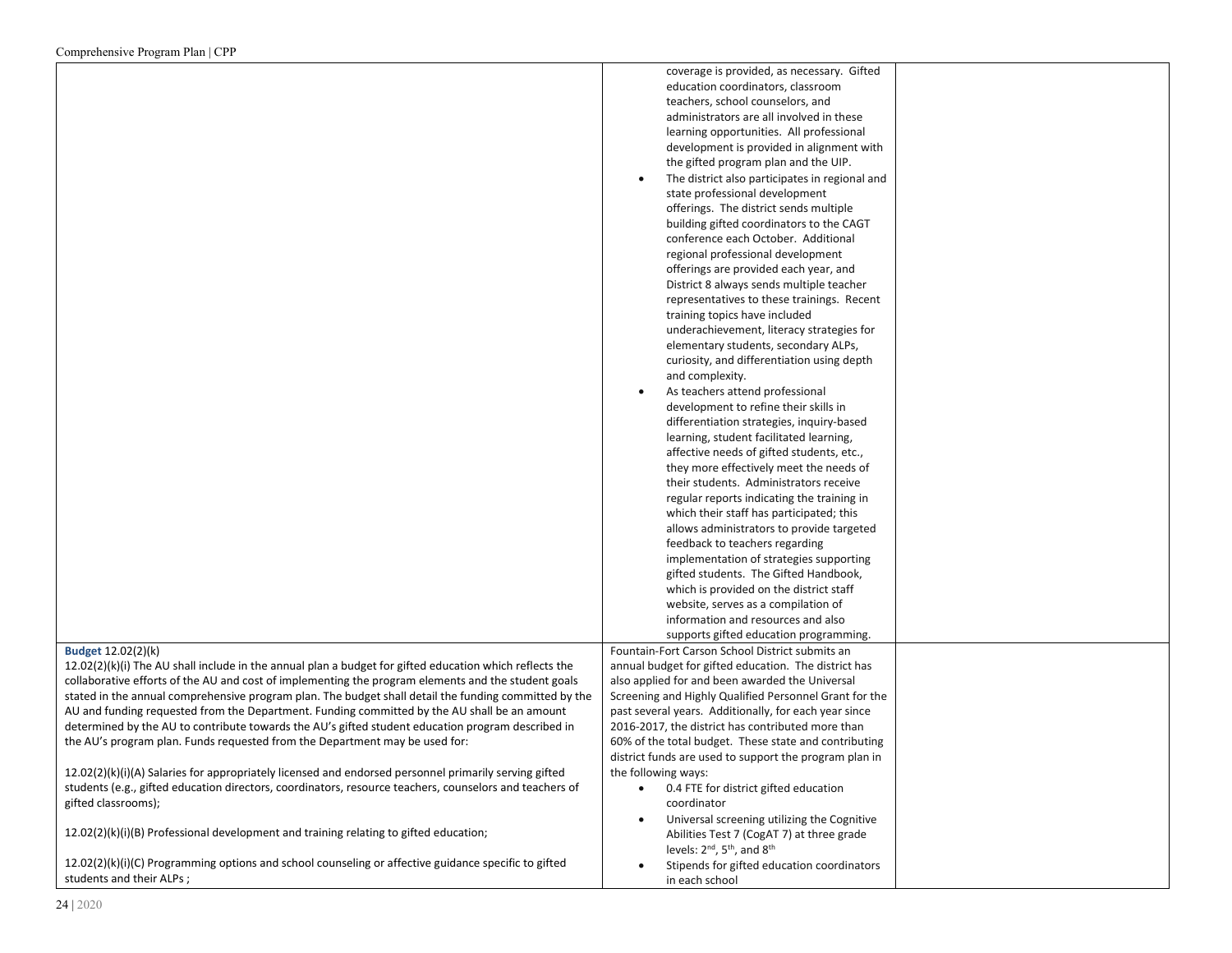$12.02(2)(k)(i)(D)$  Materials used in instructional programming for gifted education; and

12.02(2)(k)(i)(E) Administrative costs (classified or grant fiscal staff), technology, and equipment necessary for the education of gifted students up to ten percent for any one of these limited expenditures, and, not to collectively exceed twenty percent of the total amount requested from the Department.

12.02(2)(k)(ii) Administrative units may contract with other AUs to establish and maintain gifted student programs (e.g., art, music, online coursework, and counseling) for the education of gifted children, sharing costs of student programing in accordance with terms of a contract. This action is optional based upon available AU resources, and subject to AU discretion. An AU with less than six children who need a particular program may purchase services from one or more AUs that provide the appropriate gifted education program for individual or groups of gifted students. Gifted education personnel in these AUs shall collaborate on the content and monitoring of such contracts.

- .5-1.0 FTE for gifted education teachers at the secondary level
- Professional development for teachers differentiation strategies, characteristics of gifted students, meeting the socialemotional needs of gifted students, inquiry-based learning strategies, STEM, underachievement, perfectionism, etc.
- Substitute coverage for teachers to attend gifted education professional development and/or attend ALP meetings
- After school enrichment activities Robotics Clubs, Math Club, STEM Club, Book Club, etc.
- Extension and enrichment activities during the school day for gifted students
- Field trips
- Curriculum resources for gifted programming
- Supplies and materials to support gifted programming
- Gifted program family involvement activities and events
- Fees for students to participate in the Western Academic Talent Search and other activities
- Supplies to support identification of gifted students in the talent areas
- Supplies to implement Early Access

The gifted program budget reflects the needs, goals, and targets of the program plan which operate in alignment with the district UIP. Gifted funds are allocated to each school in the district based upon total school enrollment. The district budget is shared with stakeholders during advisory committee meetings. Schools have the discretion to allocate building gifted funds based upon their individual analysis of gifted programming needs. The district Coordinator of Gifted Programming oversees budget expenditures to ensure they are in accordance with state rules. You may simply check "yes" if you follow these procedures. If you do not, please explain. ☒ Yes

# 12.05(3) **Student Education Records**

**Record Keeping** *12.05(1)*

The ALP documents shall be part of the student's cumulative education record.

be maintained throughout the useful life of the equipment.

Financial records shall be kept in accordance with generally accepted principles of governmental accounting. Recommended accounting principles are listed in the Financial Policies and Procedures

An inventory shall be maintained of all equipment for which funding was received. These records shall

Handbook.

12.05(2) **Inventory**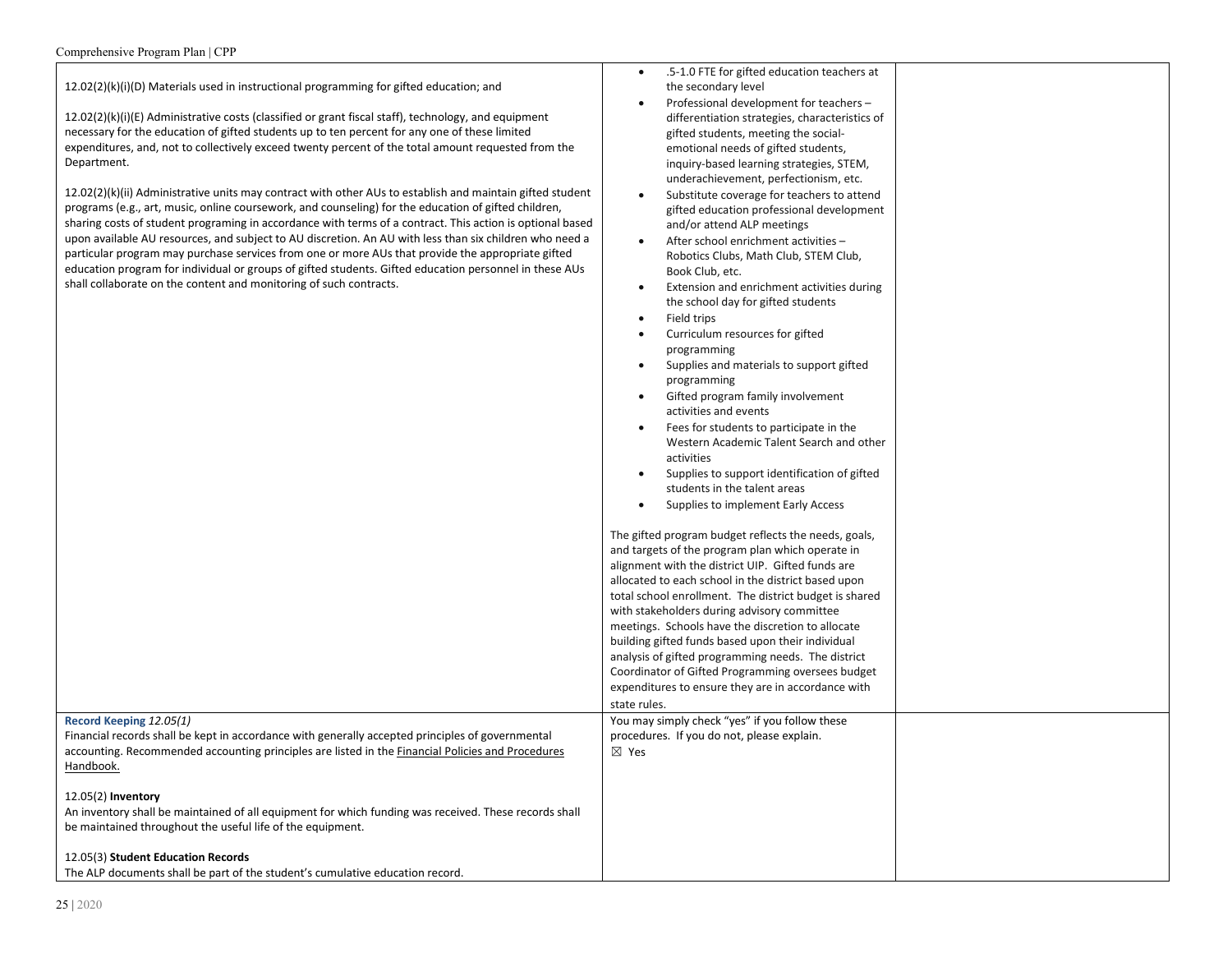| 12.05(4) Confidentiality of Student Education Records<br>Individually identifiable records of students referred, assessed, evaluated, and/or served through<br>programming for gifted and talented students in any AU shall be held to be confidential and protected<br>in accordance with applicable federal and state laws and regulations. Student records that are collected<br>and/or stored electronically shall be held to current state law and FERPA regulations governing the<br>protection of personally identifiable information and the privacy interests of students.                                                                                                                                                                                                                                                                                      |                                                                                                                                                                                                                                                                                                                                                                                                                                                                                                                                                 |  |
|--------------------------------------------------------------------------------------------------------------------------------------------------------------------------------------------------------------------------------------------------------------------------------------------------------------------------------------------------------------------------------------------------------------------------------------------------------------------------------------------------------------------------------------------------------------------------------------------------------------------------------------------------------------------------------------------------------------------------------------------------------------------------------------------------------------------------------------------------------------------------|-------------------------------------------------------------------------------------------------------------------------------------------------------------------------------------------------------------------------------------------------------------------------------------------------------------------------------------------------------------------------------------------------------------------------------------------------------------------------------------------------------------------------------------------------|--|
| 12.05(5) Maintenance and Destruction of Student Education Records<br>Gifted student education records and ALPs shall be maintained, retained and destroyed consistent with<br>the ongoing system of student record keeping established in the AU, including its member districts or                                                                                                                                                                                                                                                                                                                                                                                                                                                                                                                                                                                      |                                                                                                                                                                                                                                                                                                                                                                                                                                                                                                                                                 |  |
| the Charter School Institute for student records, preschool (if applicable) through grade 12.<br>Procedures for Disagreement 12.06<br>The program plan shall describe procedures for resolving disagreements with parents/guardians, or<br>students in regard to identification, programming, and ALPs. The procedures for resolving<br>disagreements shall include, but need not be limited to: a method for the aggrieved individual to<br>express issues and concerns; a means to discuss disagreements in a timely manner with personnel<br>designated by the district with authority to resolve the disagreement. The procedures shall afford the<br>aggrieved individual notice of the decision giving rise to the dispute and an opportunity to be heard<br>before the decision is implemented. The procedures must be posted for ease of access by stakeholders. | The district has identified procedures for resolving<br>disagreements with parents/guardians, students, or<br>teachers with regard to identification, programming,<br>and ALPs. Information detailing this procedure is<br>available in the GT Family Handbook and in the Family<br>Resource Documents located on the Gifted<br>Programming page(s) of the district website:<br>https://www.ffc8.org/Page/86. The family handbook<br>details the Appeals Process for an identification<br>decision. The Appeals Process is also included in the |  |
|                                                                                                                                                                                                                                                                                                                                                                                                                                                                                                                                                                                                                                                                                                                                                                                                                                                                          | Gifted Handbook for staff.<br>The appeals process is as follows:                                                                                                                                                                                                                                                                                                                                                                                                                                                                                |  |
|                                                                                                                                                                                                                                                                                                                                                                                                                                                                                                                                                                                                                                                                                                                                                                                                                                                                          | A parent/guardian, student or teacher has the right to<br>appeal the identification recommendation made by<br>the LIGHTS Identification Team. To initiate an appeal<br>process the appellant should contact the building                                                                                                                                                                                                                                                                                                                        |  |
|                                                                                                                                                                                                                                                                                                                                                                                                                                                                                                                                                                                                                                                                                                                                                                                                                                                                          | principal and complete the necessary<br>appeal forms. Appeal documents will include a<br>completed Appeal Request Form and any<br>other additional assessment information or student                                                                                                                                                                                                                                                                                                                                                            |  |
|                                                                                                                                                                                                                                                                                                                                                                                                                                                                                                                                                                                                                                                                                                                                                                                                                                                                          | performance examples that were not part of the<br>original screening process. This information should be<br>returned to the building principal. Once the<br>documents have been received by the school, the                                                                                                                                                                                                                                                                                                                                     |  |
|                                                                                                                                                                                                                                                                                                                                                                                                                                                                                                                                                                                                                                                                                                                                                                                                                                                                          | LIGHTS Identification Team will reconvene to review<br>the new documents. The appellant will be a part<br>of this review screening and have the opportunity to                                                                                                                                                                                                                                                                                                                                                                                  |  |
|                                                                                                                                                                                                                                                                                                                                                                                                                                                                                                                                                                                                                                                                                                                                                                                                                                                                          | further explain the reasons for the appeal and answer<br>any questions the committee may have. The district<br>GT Coordinator may be invited to attend this meeting<br>at the school or family's request. The team will                                                                                                                                                                                                                                                                                                                         |  |
|                                                                                                                                                                                                                                                                                                                                                                                                                                                                                                                                                                                                                                                                                                                                                                                                                                                                          | consider the new information and render a decision. If<br>the appellant is still not in agreement with the<br>recommendation, he/she will contact the district GT<br>Coordinator to review the identification process. It is                                                                                                                                                                                                                                                                                                                    |  |
|                                                                                                                                                                                                                                                                                                                                                                                                                                                                                                                                                                                                                                                                                                                                                                                                                                                                          | the goal of FFC8 to meet the needs of all students and<br>provide every student with a challenging and enriching<br>learning experience. The goal of the appeal<br>conference is to ensure the student's needs have been<br>accurately assessed and instructional strategies are                                                                                                                                                                                                                                                                |  |